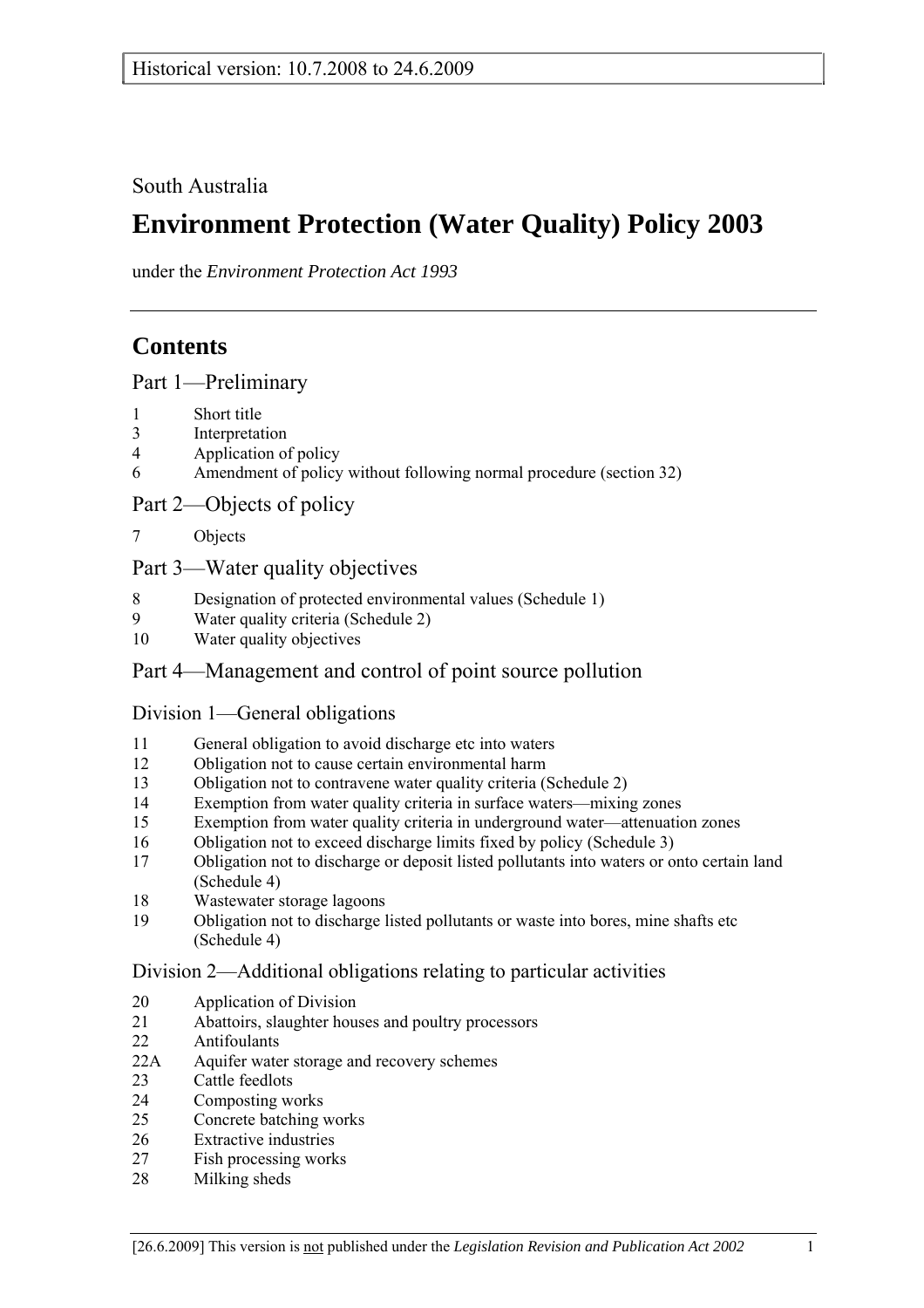| 29 | Milk processing works |  |
|----|-----------------------|--|
|    |                       |  |

- 30 Piggeries
- 31 Saleyards
- 32 Septic systems
- 33 Septic tank effluent disposal schemes
- 34 Sewerage systems and sewage treatment systems
- 35 Tanneries and fellmongeries
- 36 Vessels
- 37 Waste depots
- 38 Wineries and distilleries

## Part 5—Management and control of diffuse sources of pollution

- 39 Road construction and maintenance—stormwater
- 40 Building and construction industry—stormwater
- 41 Urban stormwater
- 42 Environment protection order may be issued to give effect to code of practice under this Part
- 43 Matters to be taken into account by Authority

## Part 6—Exemption conditions requiring monitoring and reporting

- 44 Exemption conditions requiring monitoring and reporting
- Schedule 1—Protected environmental values

Schedule 2—Water quality criteria

Schedule 3—Discharge limits

- Schedule 4—Listed pollutants
- Part  $1$ —

Part  $2-$ 

Schedule 5—Listed pollutants

Legislative history

## **Part 1—Preliminary**

#### **1—Short title**

This policy may be cited as the *Environment Protection (Water Quality) Policy 2003*.

#### **3—Interpretation**

 $(1)$  In this policy—

*Act* means the *Environment Protection Act 1993*;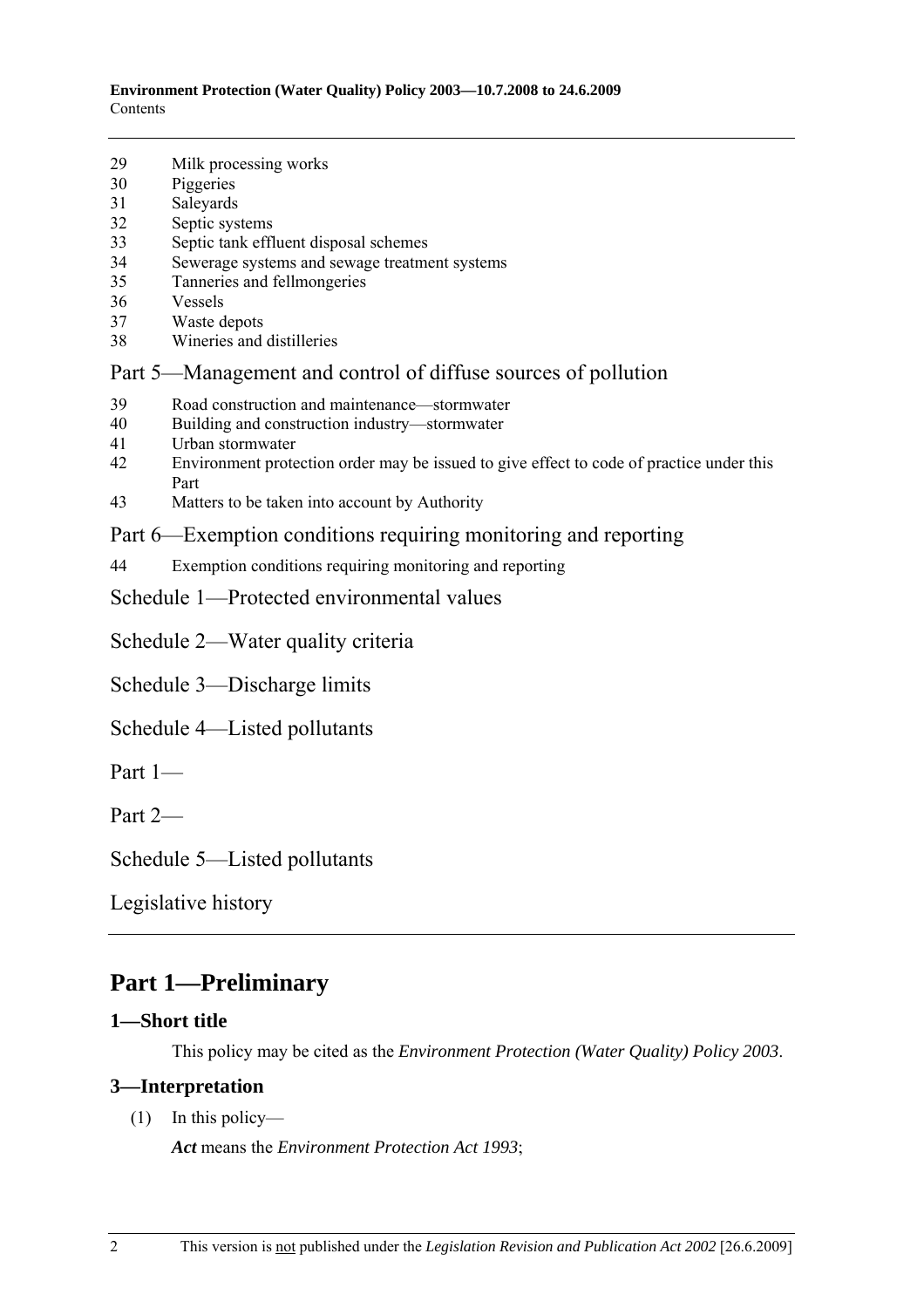*ANZECC* means the Australian and New Zealand Environment and Conservation Council;

*ARMCANZ* means the Agriculture Resource Management Council of Australia and New Zealand;

*clean stormwater* means stormwater that is not contaminated stormwater;

*contaminated stormwater* means stormwater that is contaminated by a pollutant listed in Schedule 4 or any material that could be reasonably prevented from entering the pipes, gutters and other channels used to collect and convey the stormwater;

*exemption* means an exemption under Part 6 of the Act;

*pollutant* has the same meaning as in the Act, and includes waste;

*protected environmental value*, in relation to waters or a particular body of water, means such of the following beneficial aspects or uses of water as are designated by this policy (see clause 9) in respect of those waters or that body of water for protection from pollution:

- A Aquatic ecosystem—
	- (i) fresh water;
	- (ii) marine water;
- B Recreational water use and aesthetics—
	- (i) primary contact;
	- (ii) secondary contact;
	- (iii) aesthetics;
- C Potable use;
- $D$  Agricultural/aquaculture use—
	- (i) irrigation;
	- (ii) stock watering;
	- (iii) aquaculture;
- E Industrial use;

*septic system* means a system used on premises for the on-site collection, treatment and disposal of sewage generated at the premises, and includes a septic tank;

*stormwater* means rain or melted precipitation that runs off land or structures on land;

surface waters means-

- (a) marine waters; and
- (b) all other waters of the State other than underground water;

*underground water* means water occurring naturally, or stored, below ground level;

*vessel* means a boat, yacht, ship or other vessel capable of floating and being used on water;

*waste* has the same meaning as in the Act, and includes wastewater;

*waste management hierarchy*—see clause 7;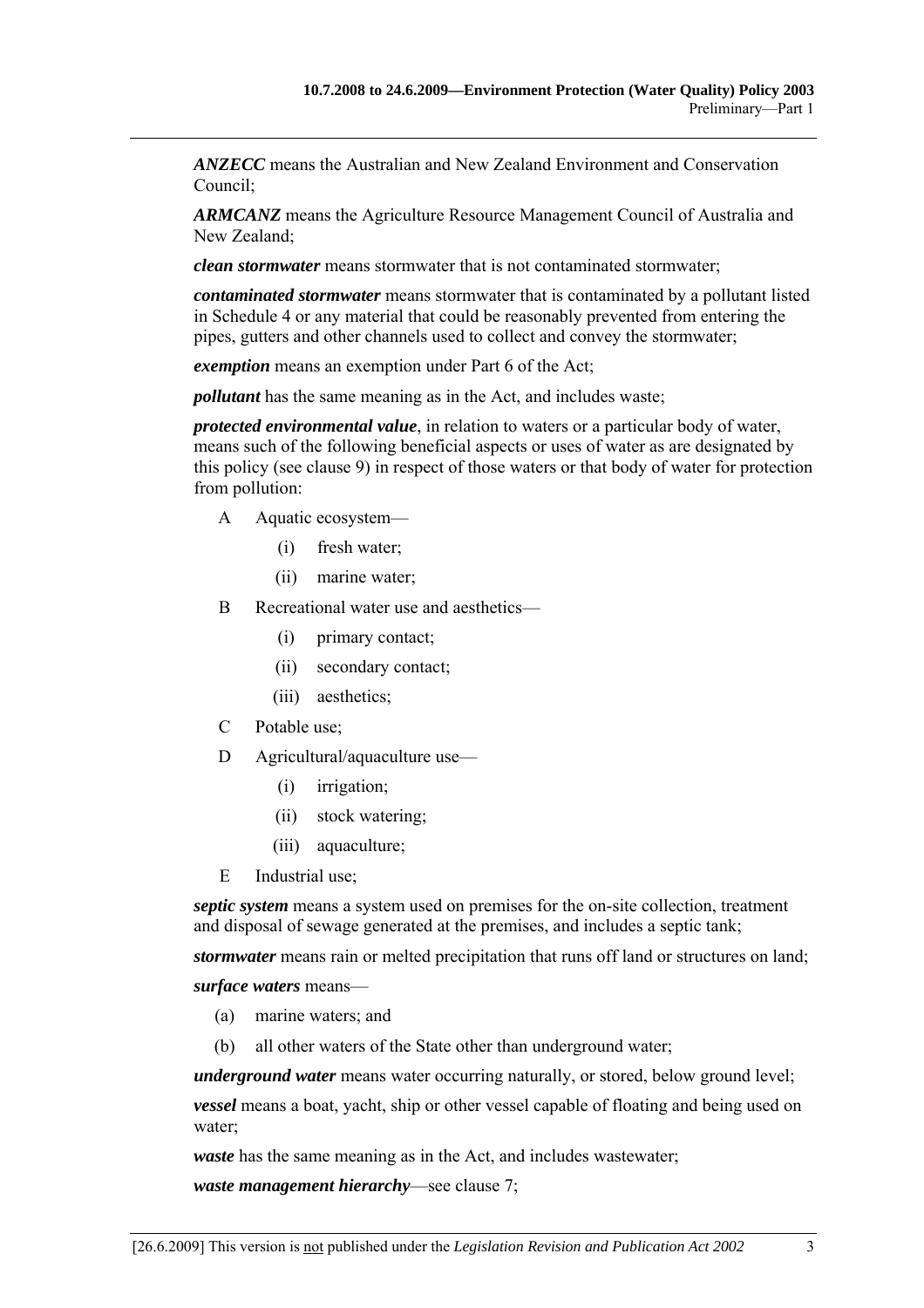*wastewater* means waste principally consisting of water, and includes wash down water, cooling water, effluent, irrigation runoff and contaminated stormwater;

*wastewater management system* means a system designed and operated for the purpose of collecting and managing wastewater so as to minimise any adverse impacts of the wastewater on the environment;

*wastewater storage lagoon* means any dam, pond or lagoon constructed and used for the purpose of holding wastewater but does not include a sediment retention basin;

*watercourse* means any of the following (whether or not temporarily dry):

- (a) a river, creek or other natural watercourse (whether modified or not);
- (b) a dam or reservoir that collects water flowing in a watercourse;
- (c) a lake, wetland or other body of water through which water flows;
- (d) the Coorong;
- (e) an artificial channel;
- (f) a public stormwater disposal system;
- (g) part of a watercourse;

*water quality criteria*, in relation to protecting a particular protected environmental value, means the maximum concentrations of certain substances permitted by this policy to be in water, or the minimum or maximum levels permitted for certain characteristics of water;

*water quality objectives*—see clause 10;

*waters* means waters to which this policy applies—see clause 4.

- (2) For the purposes of this policy, a person discharges or deposits waste or a pollutant into waters or onto land if the person causes or allows the waste or pollutant to be discharged or deposited into the waters or onto the land or fails to prevent it from entering the waters or escaping onto the land (including by processes such as seepage or infiltration or carriage by wind, rain, sea spray or stormwater or by the rising of the water table).
- (3) For the purposes of this policy, the discharge or deposit of waste or a pollutant into a watercourse that is temporarily dry will be regarded as the discharge or deposit of the waste or pollutant into waters.
- (4) In this policy, the expression *mandatory provision* followed by a statement as to the category of offence is to be taken to signify that contravention of the provision at the foot of which the expression appears is, for the purposes of Part 5 of the Act, an offence of the category so stated.

#### **Note—**

Unless the contrary intention appears, terms used in this policy that are defined in the Act have the respective meanings assigned to those terms by the Act.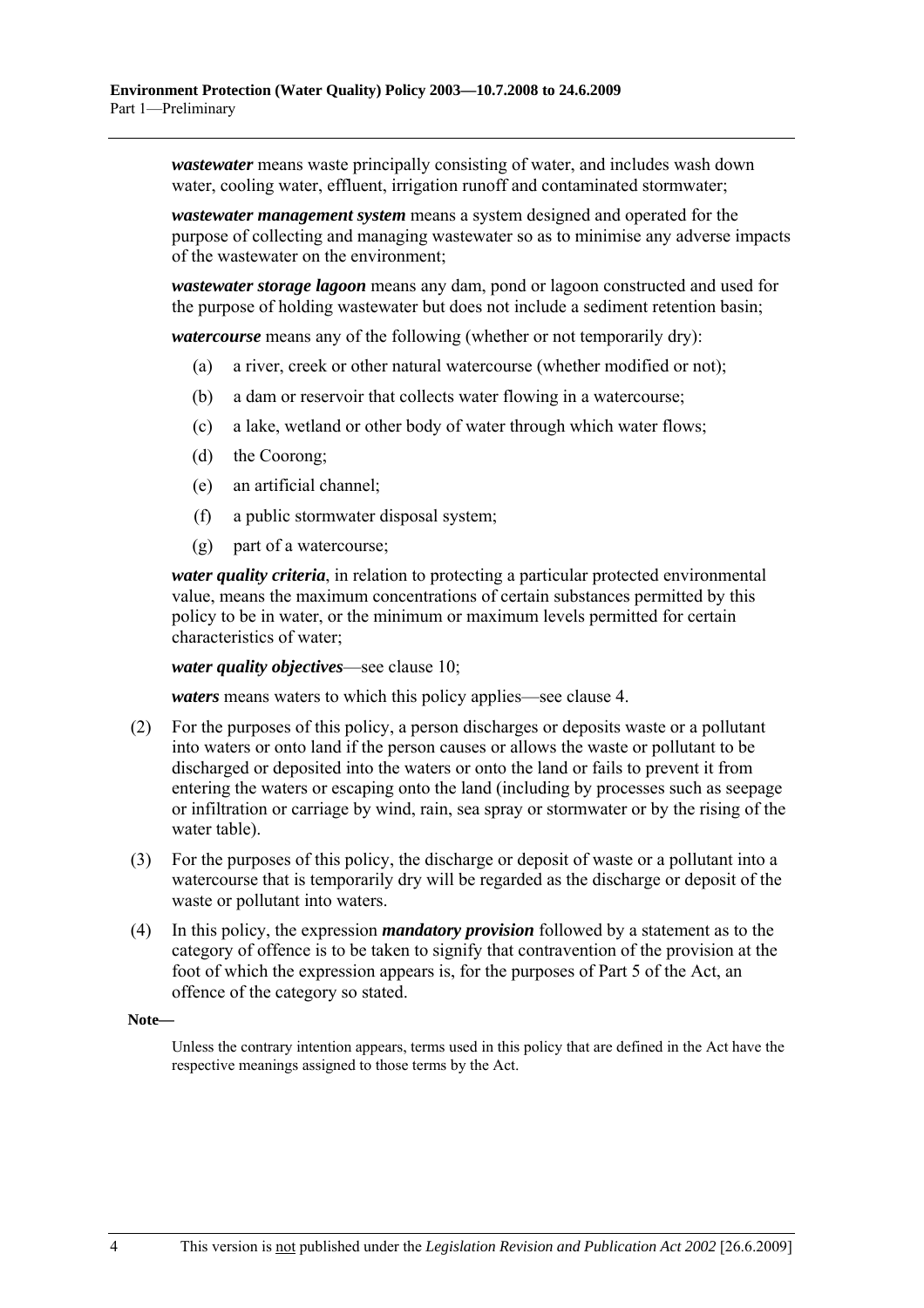### **4—Application of policy**

- (1) Subject to section 7 of the Act and this clause, this policy applies in relation to all surface waters and underground waters including the water within a public stormwater disposal system or irrigation drainage channel, but excluding—
	- (a) water within the pipes and closed tanks of a water reticulation system; and
	- (b) water within a sewage system or wastewater management system; and
	- (c) water within a closed tank constructed of or lined with material impervious to water; and
	- (d) water within a private or public swimming pool.
- (2) This policy does not apply to the discharge of clean stormwater into any waters.
- (3) Except for Part 5, this policy does not apply to the ultimate discharge of stormwater from a public stormwater disposal system into any waters by a government or public authority responsible for the system.
- (4) Nothing in this policy affects the operation of an environmental authorisation granted under the Act, or any authority or exemption given by or under any other Act or law, and in force immediately before the commencement of this policy.

#### **6—Amendment of policy without following normal procedure (section 32)**

- (1) The following provisions of this policy may be amended by the Minister, by notice in the Gazette, pursuant to section 32(1)(c) of the Act:
	- (a) Division 2 of Part 4;
	- (b) Part 5;
	- (c) Table 2 of Schedule 1;
	- (d) Schedule 2;
	- (e) Schedule 3;
	- (f) Schedule 4;
	- (g) Schedule 5.
- (2) The kinds of changes that may be made to a provision by amendment under subclause (1) are as follows:
	- (a) the provision may be substituted wholly or in part;
	- (b) material may be varied or struck out from the provision;
	- (c) material may be inserted into the provision.
- (3) The Authority cannot make a recommendation to the Minister for amendment of any of the provisions referred to in subclause  $(1)$  unless—
	- (a) a proposal for the amendment has been developed, taking into account, where relevant, the principles set out in the *Australian and New Zealand Guidelines for Fresh and Marine Water Quality 2000* prepared by ANZECC/ARMCANZ, as in force from time to time, or in any guidelines substituted for those guidelines; and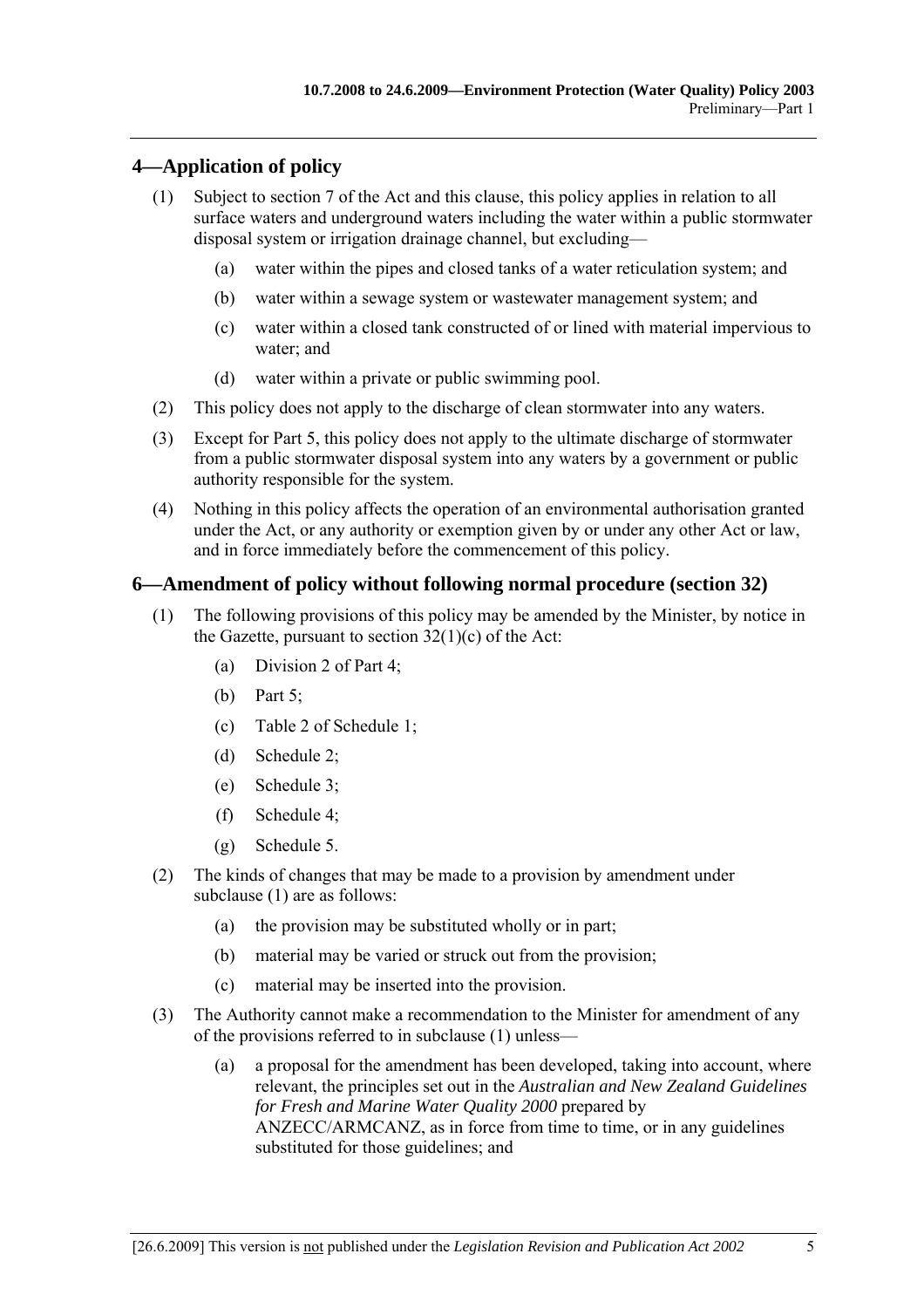- (b) the proposal has been reduced to writing, clearly setting out the purpose and likely impact of and reasons for the proposed amendment; and
- (c) there have been consultations with relevant organisations and industries and the community likely to be affected by the proposed amendment; and
- (d) the views expressed by those consulted have been considered by the Authority and communicated to the Minister.

# **Part 2—Objects of policy**

### **7—Objects**

- (1) The principal object of this policy is to achieve the sustainable management of waters, by protecting or enhancing water quality while allowing economic and social development.
- (2) This policy more particularly seeks to  $\overline{\phantom{a}}$ 
	- (a) focus water quality management on achieving water quality objectives that will protect or enhance the water quality values assigned by this policy to the various areas of water; and
	- (b) ensure that pollution from both diffuse and point sources does not prejudice the achievement of those water quality objectives; and
	- (c) ensure that waste management will be based on doing the following, in the following order of priority (the *waste management hierarchy*):
		- (i) avoiding the production of waste;
		- (ii) minimising, as far as reasonably practicable, the production of waste;
		- (iii) reusing waste;
		- (iv) recycling waste;
		- (v) recovering part of waste for re-use;
		- (vi) treating waste to reduce potentially degrading impacts;
		- (vii) disposing of waste in an environmentally sound manner,

to the effect that, first, the production of waste should be avoided and, second, to the extent that avoidance is not reasonably achievable, the production of waste should, as far as reasonably practicable, be minimised, and so on; and

- (d) promote best practice environmental management; and
- (e) promote within the community environmental responsibility and involvement in environmental issues.

# **Part 3—Water quality objectives**

#### **8—Designation of protected environmental values (Schedule 1)**

 (1) Subject to this clause, the protected environmental values of the waters to which this policy applies are the values designated for those waters (by an "X") in Table 1 of Schedule 1.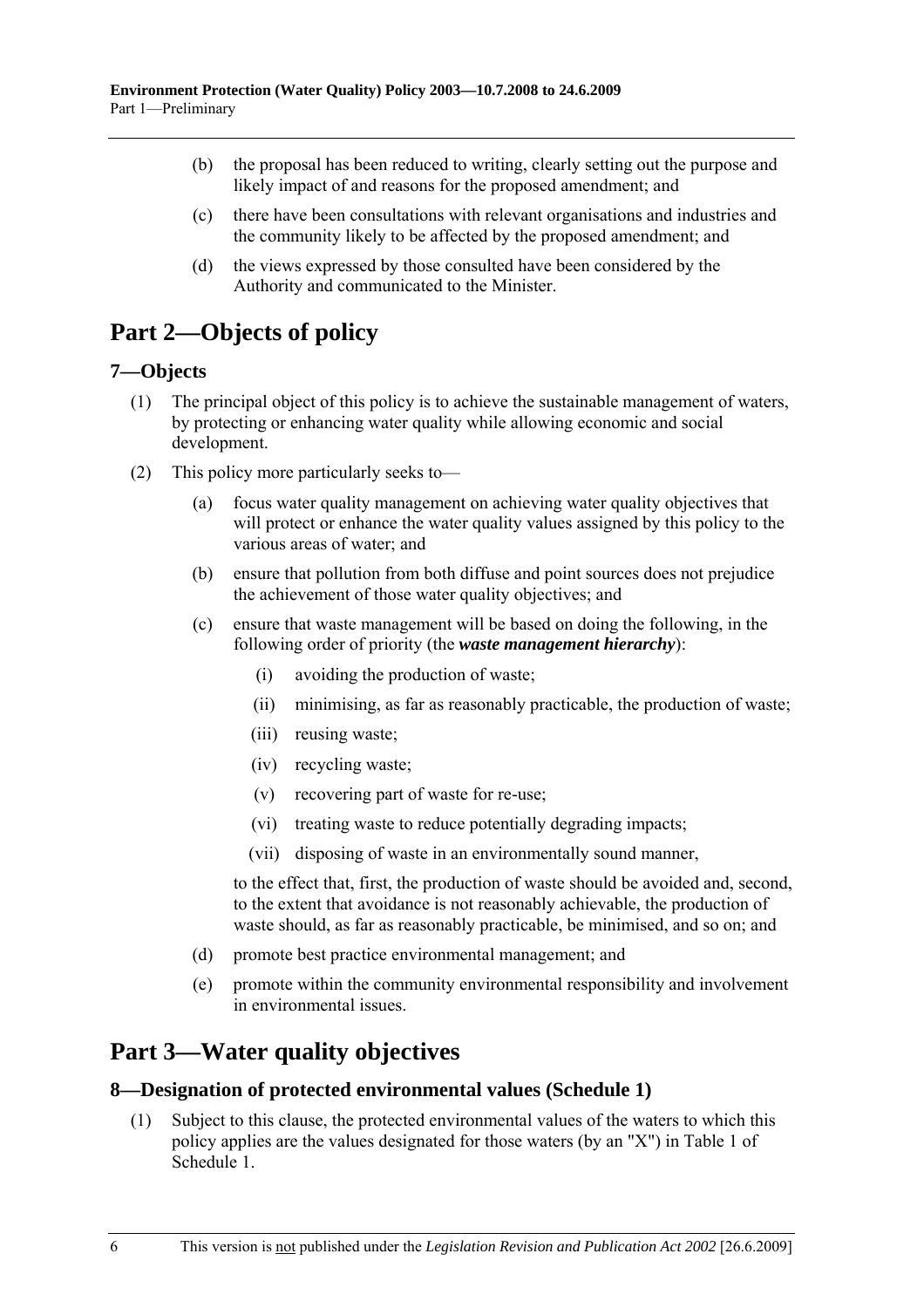(2) However, the protected environmental values of a particular body of water described or delineated in Table 2 of Schedule 1 are the values designated in respect of that body of water in that table.

### **9—Water quality criteria (Schedule 2)**

- (1) Subject to this clause, the water quality criteria for waters that have a protected environmental value are the criteria set out in Table 1 of Schedule 2 for waters with that value.
- (2) However, the water quality criteria for a particular body of water described or delineated in Table 2 of Schedule 2 are the criteria designated in respect of that body of water in that table.

#### **10—Water quality objectives**

The water quality objectives for any particular waters will be achieved if the provisions of this policy relating to the water quality criteria applicable to those waters are complied with, so that the protected environmental values of those waters are safeguarded.

## **Part 4—Management and control of point source pollution**

### **Division 1—General obligations**

#### **11—General obligation to avoid discharge etc into waters**

- (1) A person who is undertaking an activity, or is an occupier of land, must take all reasonable and practicable measures (not being measures that themselves cause environmental harm) to avoid the discharge or deposit of waste from that activity or  $land$ 
	- (a) into any waters; or
	- (b) onto land in a place from which it is reasonably likely to enter any waters (including by processes such as seepage or infiltration or carriage by wind, rain, sea spray, or stormwater or by the rising of the water table),

and, in taking those measures, must apply the waste management hierarchy.

- (2) If, after having complied with subclause (1), some waste is to be discharged or deposited, and may lawfully be discharged or deposited, by a person into waters or onto land referred to in subclause (1)(b), the person must take all reasonable and practicable measures to prevent or minimise any resulting environmental harm to waters.
- (3) Subclause (2) does not derogate from any other provision of this policy.

#### **12—Obligation not to cause certain environmental harm**

A person must not, by discharging or depositing a pollutant into any waters, cause any of the following:

- (a) loss of seagrass or other native aquatic vegetation; or
- (b) a reduction in numbers of any native species of aquatic animal or insect; or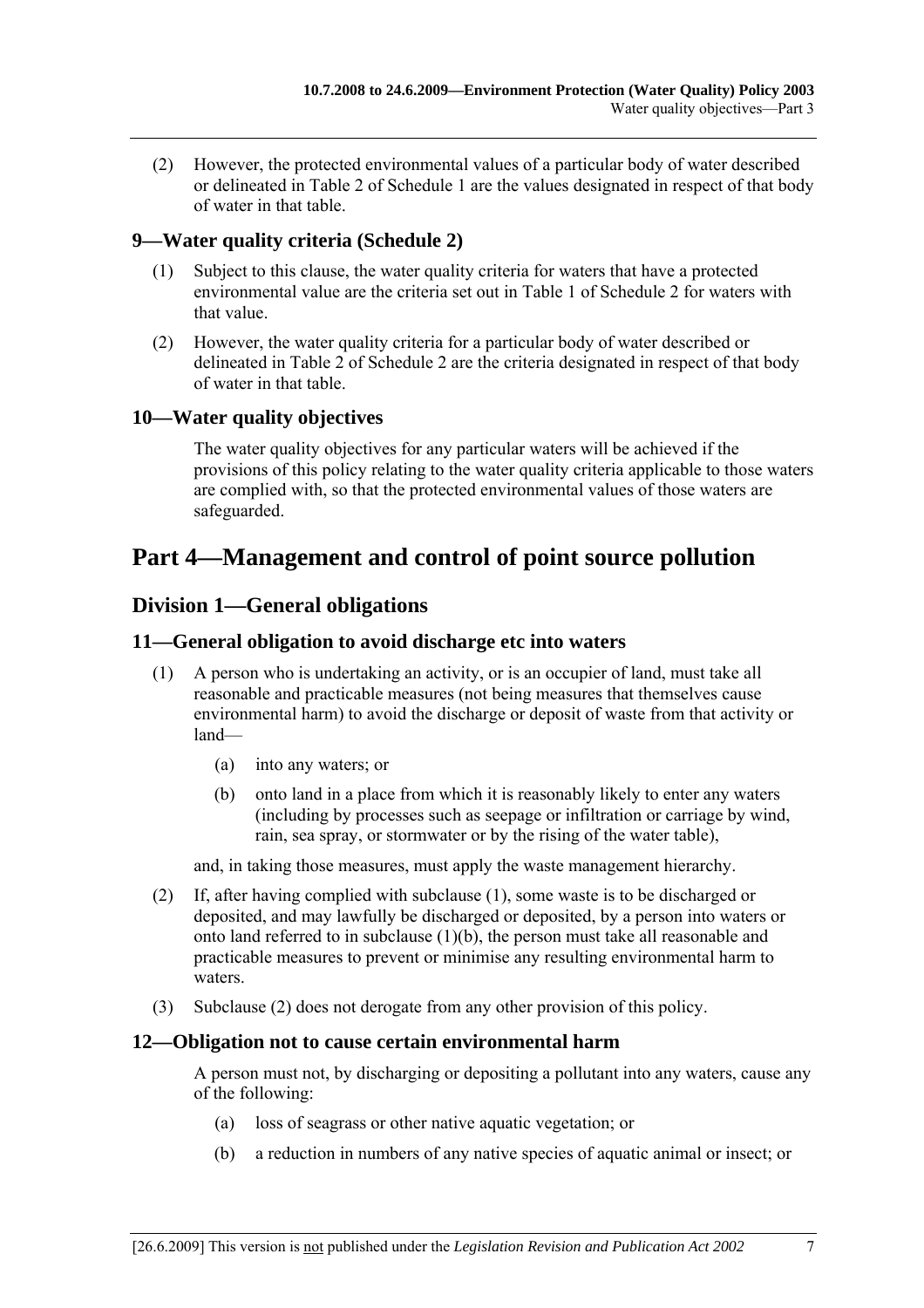- (c) an increase in numbers of any non-native species of aquatic animal or insect; or
- (d) a reduction in numbers of aquatic organisms necessary to a healthy aquatic ecosystem; or
- (e) an increase in algal or aquatic plant growth; or
- (f) the water to become toxic to vegetation on land; or
- (g) the water to become harmful or offensive to humans, livestock or native animals; or
- (h) an increase in turbidity or sediment levels.

Mandatory provision: Category B offence.

#### **13—Obligation not to contravene water quality criteria (Schedule 2)**

- (1) A person must not, by discharging or depositing a pollutant into any waters, cause any of the water quality criteria applicable (see Schedule 2) to those waters—
	- (a) to be exceeded or, if already exceeded (whether through natural causes, the discharge or deposit of a pollutant or a combination of both), further exceeded; or
	- (b) in the case of a minimum level specified in Schedule 2 in relation to a characteristic of water—to be decreased or, if already decreased (whether through natural causes, the discharge or deposit of a pollutant or a combination of both), further decreased.

Mandatory provision: Category B offence.

 $(2)$  In this clause—

*exceeded* or *decreased* means exceeded or decreased as measured by a method approved by the Authority.

 (3) To avoid doubt, if zero constitutes a water quality criterion in Schedule 2 for a particular pollutant, the pollutant must not be detectable in the relevant waters when measured by a method approved by the Authority.

#### **14—Exemption from water quality criteria in surface waters—mixing zones**

- (1) The Authority may only grant a person an exemption from clause 13 in respect of the discharge of waste into surface waters if the person satisfies the Authority that measures can be taken in accordance with subclause (2) to establish an area in the waters where the waste is discharged and mixed with the waters (a *mixing zone*).
- (2) The following requirements apply in relation to a mixing zone:
	- (a) the establishment of the zone must not—
		- (i) pose a significant risk to aquaculture areas, potable water intakes or supplies or marine parks or other areas of water with a high conservation value; or
		- (ii) be inconsistent with a plan adopted under Part 7 of the *Water Resources Act 1997*;
	- (b) the zone must not be situated within waters that—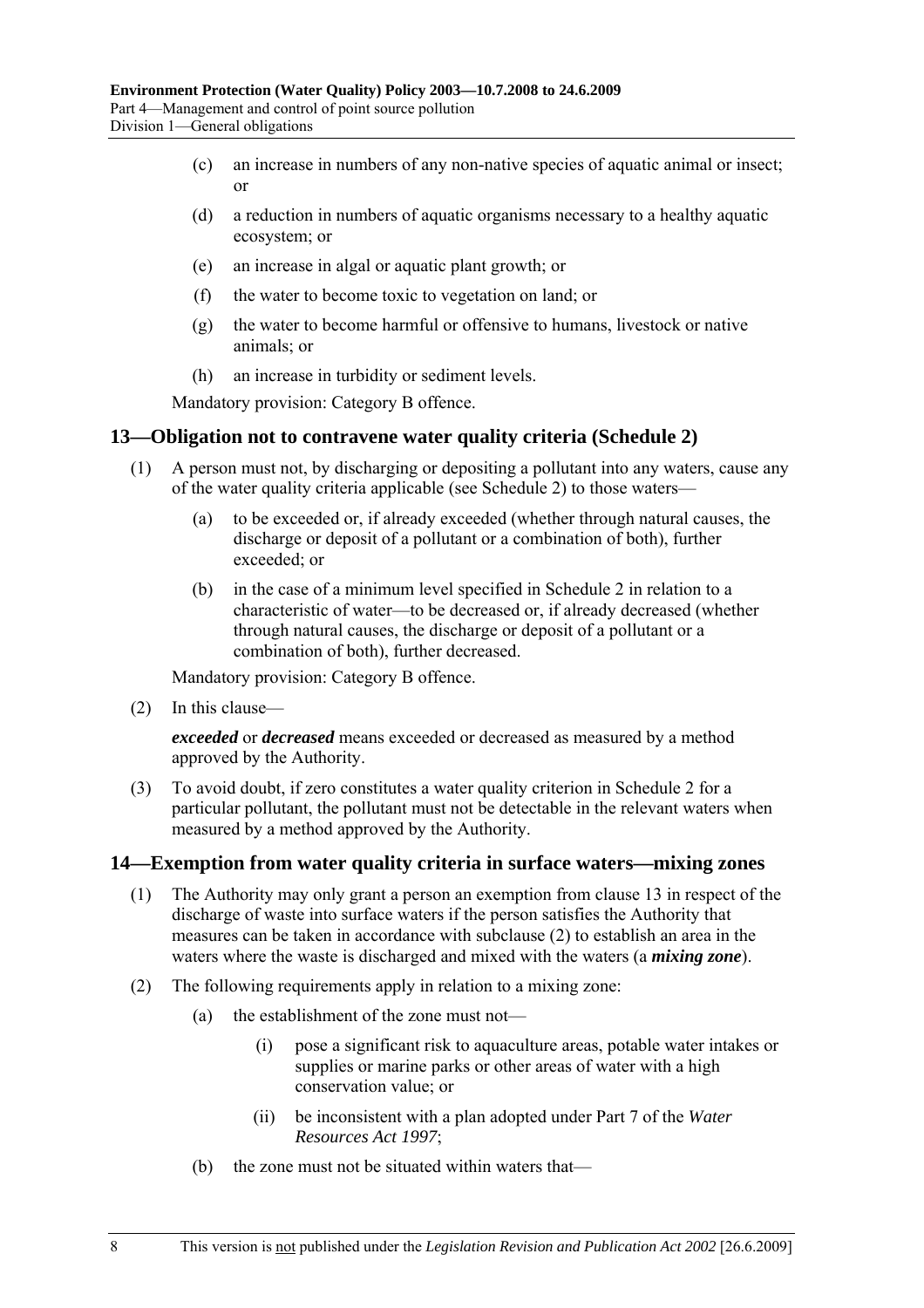- (i) are regularly used to a significant extent for primary contact recreation; or
- (ii) have significant value as a spawning or nursery area for aquatic organisms;
- $(c)$  in the case of marine waters (other than estuarine waters), the zone must—
	- (i) have a radius not exceeding 100 metres; and
	- (ii) not be within 200 metres of the mean low water mark of the coast at spring tides;
- (d) in the case of other surface waters, the zone must have a radius not exceeding 20 metres;
- $(e)$  the zone's operation must—
	- (i) be sustainable; and
	- (ii) prevent or minimise the presence in or about the waters of objectionable matter or odours, or discolouration, as a result of the discharge; and
	- (iii) not prejudice the water quality objectives for the waters outside the zone.
- (3) If the Authority grants a person an exemption referred to in subclause (1), the Authority must, in addition to any other conditions that may be imposed, impose conditions of the exemption requiring the person to take the measures referred to in this clause.

#### **15—Exemption from water quality criteria in underground water attenuation zones**

- (1) The Authority may only grant a person an exemption from clause 13 in respect of the discharge of waste into underground waters if the person satisfies the Authority that measures can be taken in accordance with subclause (2) to establish an area in the waters where the waste is discharged and the concentration of pollutants is reduced by physico-chemical and microbiological processes (an *attenuation zone*).
- (2) The following requirements apply in relation to an attenuation zone:
	- (a) the zone must not be situated wholly or partly within a water protection area within the meaning of Part 8 of the Act;
	- (b) the zone must not extend beyond the boundaries of the land on which the waste is generated except with the consent of the landowners affected;
	- (c) the aquifer must not have high permeability properties (eg. Karst rock or fractured rock aquifers);
	- (d) the zone's operation must—
		- (i) be sustainable; and
		- (ii) not prejudice the water quality objectives for the waters outside the zone.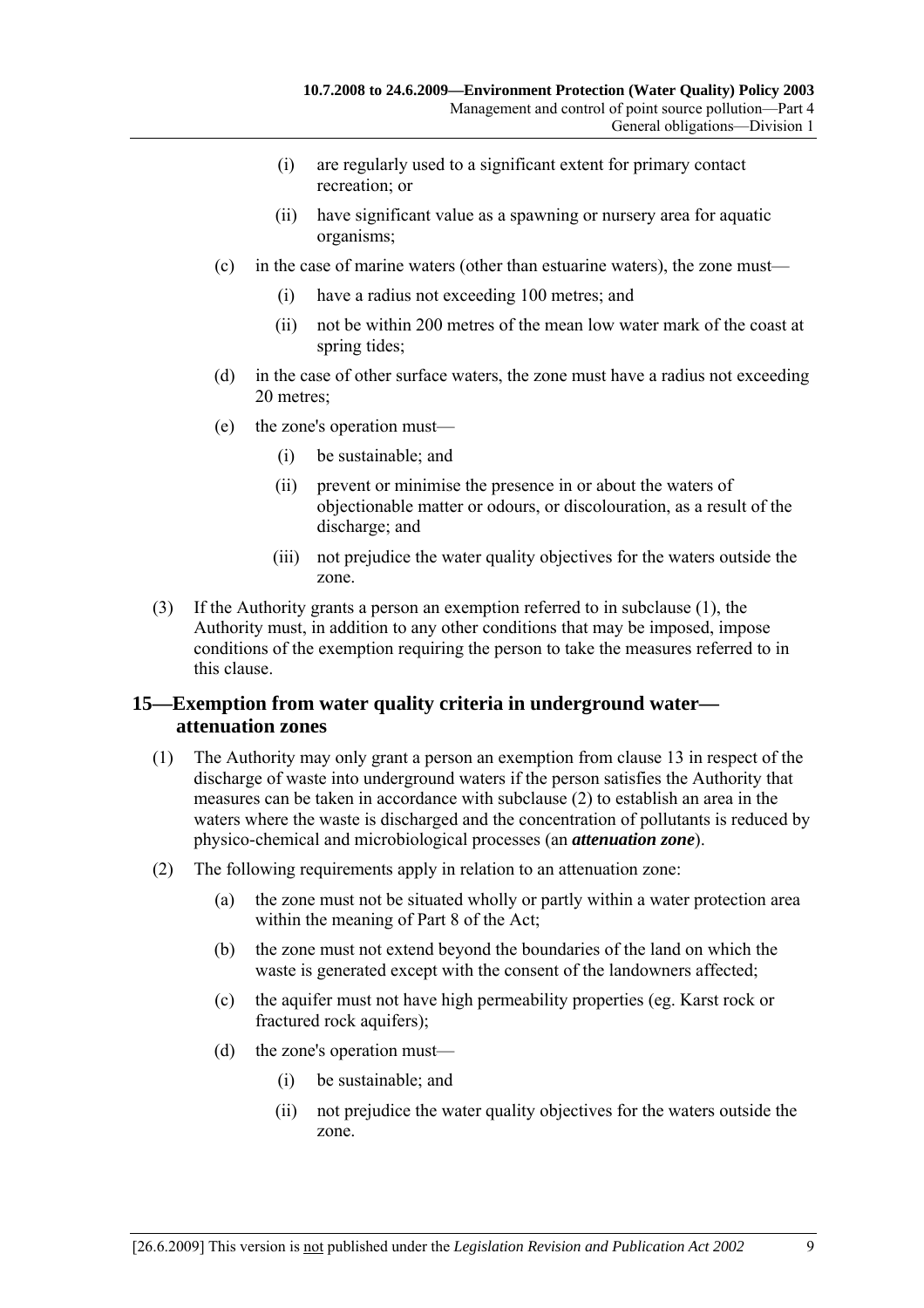- (3) If the Authority grants a person an exemption referred to in subclause (1), the Authority must, in addition to any other conditions that may be imposed, impose conditions of the exemption requiring the person–
	- (a) to take the measures referred to in this clause; and
	- (b) to take action in accordance with a contingency plan approved by the Authority if pollution from within the attenuation zone is detected outside the zone.

#### **16—Obligation not to exceed discharge limits fixed by policy (Schedule 3)**

 (1) A person must not, in the course of undertaking an activity described in Schedule 3, discharge a pollutant listed in the Schedule into any waters, or a particular body of water described or delineated in the Schedule, at a rate or concentration level that exceeds the rate or concentration level specified by the Schedule in respect of that pollutant.

Mandatory provision: Category B offence.

- (2) The Authority must not grant an exemption from subclause (1) if of the opinion that to do so would—
	- (a) prejudice the water quality objectives for waters inside or outside the area of water to which the proposed exemption would apply; or
	- (b) be inconsistent with a plan adopted under Part 7 of the *Water Resources Act 1997*.

#### **17—Obligation not to discharge or deposit listed pollutants into waters or onto certain land (Schedule 4)**

- (1) A person must not discharge or deposit a pollutant listed in Part 1 of Schedule  $4$ 
	- (a) into any waters; or
	- (b) onto land in a place from which it is reasonably likely to enter any waters (including by processes such as seepage or infiltration or carriage by wind, rain, sea spray or stormwater or by the rising of the water table).

Mandatory provision: Category B offence.

- (2) Subclause (1) does not apply in relation to the lawful use of a pesticide or herbicide if the pesticide or herbicide is manufactured for use in relation to waters and is used at a concentration not exceeding a maximum concentration specified by the manufacturer or by law.
- (3) A person must not discharge or deposit a pollutant listed in Part 2 of Schedule 4 into any waters.

Mandatory provision: Category B offence.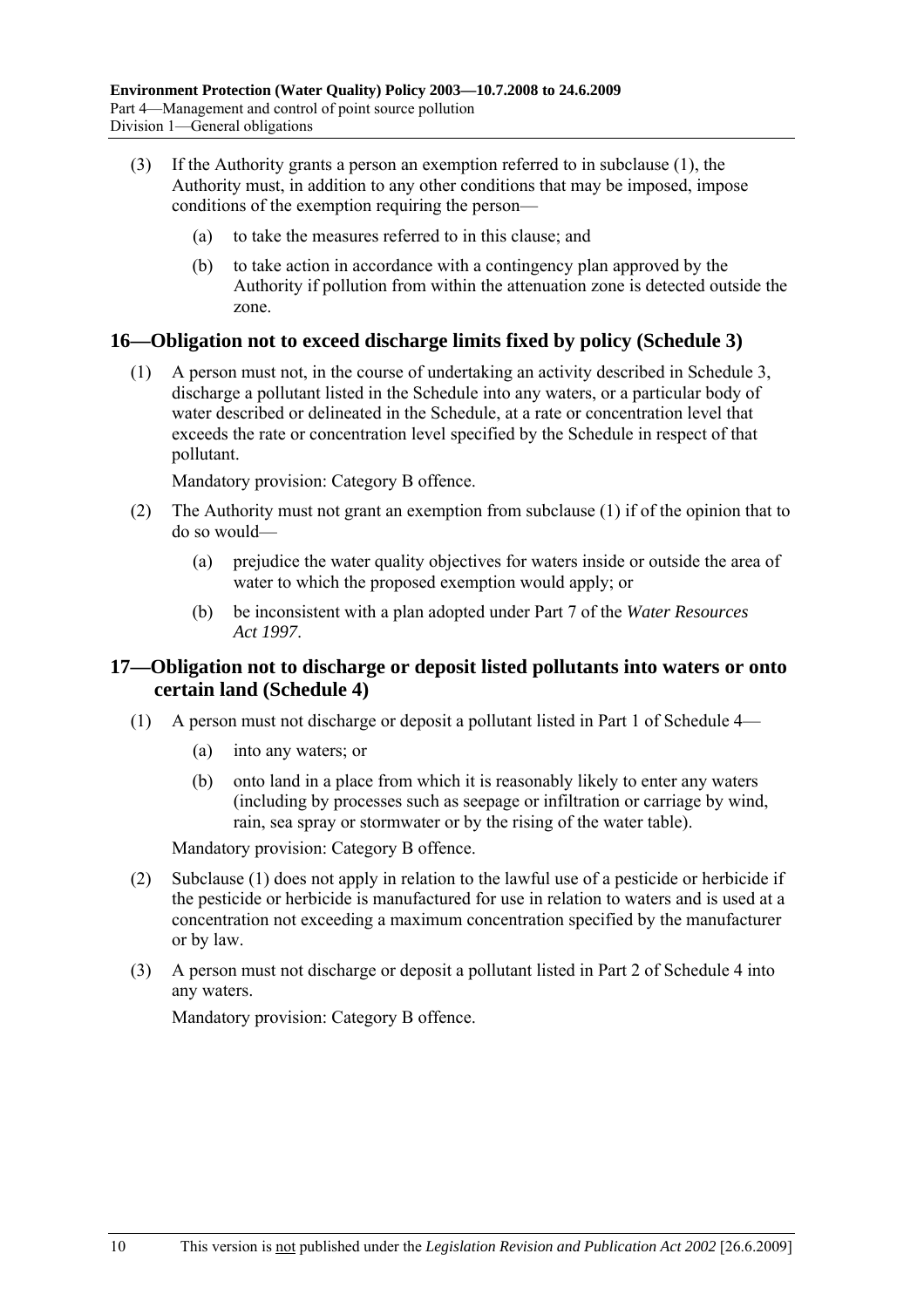#### **18—Wastewater storage lagoons**

- (1) In determining matters required to be determined by the Authority under Part 6 of the Act in relation to an environmental authorisation or an application for an environmental authorisation that involves the construction of a wastewater storage lagoon or an application for a development authorisation referred to the Authority under the *Development Act 1993* that involves the construction of a wastewater storage lagoon, the Authority must take into account the principle that the construction of wastewater storage lagoons should be avoided in the following locations:
	- (a) within the flood plain known as the "1956 River Murray Flood Plain" or any flood plain that is subject to flooding that occurs, on average, more often than once in every 100 years;
	- (b) within a water protection area within the meaning of Part 8 of the Act;
	- (c) within 20 metres of a public road or road reserve;
	- (d) within 50 metres of a bank of a watercourse;
	- (e) within 200 metres of a residence built on land that is owned by some other person;
	- (f) within 500 metres of the high water mark;
	- (g) within an area where the base of the lagoon would be below any seasonal water table.
- (2) A person must not store a pollutant listed in Schedule 5 in a wastewater storage lagoon located in-
	- (a) the flood plain known as the "1956 River Murray Flood Plain"; or
	- (b) a water protection area within the meaning of Part 8 of the Act.

Mandatory provision: Category B offence.

- (3) A person who constructs a wastewater storage lagoon must comply with the following provisions:
	- (a) the lagoon must be constructed so that polluted water in the lagoon cannot intercept with any underlying seasonal water table;
	- (b) in the case of a lagoon that is to be used for storage of wastewater that contains a pollutant listed in Schedule 5, the lagoon must—
		- (i) be constructed of or lined with an impervious material; or
		- (ii) be equipped with leak collection facilities that collect all leakages and return them to the lagoon or dispose of them in some other lawful manner;
	- (c) in the case of a lagoon other than one to which paragraph (b) applies, the lagoon must be constructed of or lined with a barrier that minimises, as far as practicable, leakage from the lagoon;
	- (d) a sufficient number of monitoring bores must be installed and properly placed so that the presence of any leakage can be readily ascertained;
	- (e) the lagoon must be constructed so as not to be liable to inundation or damage from flood waters;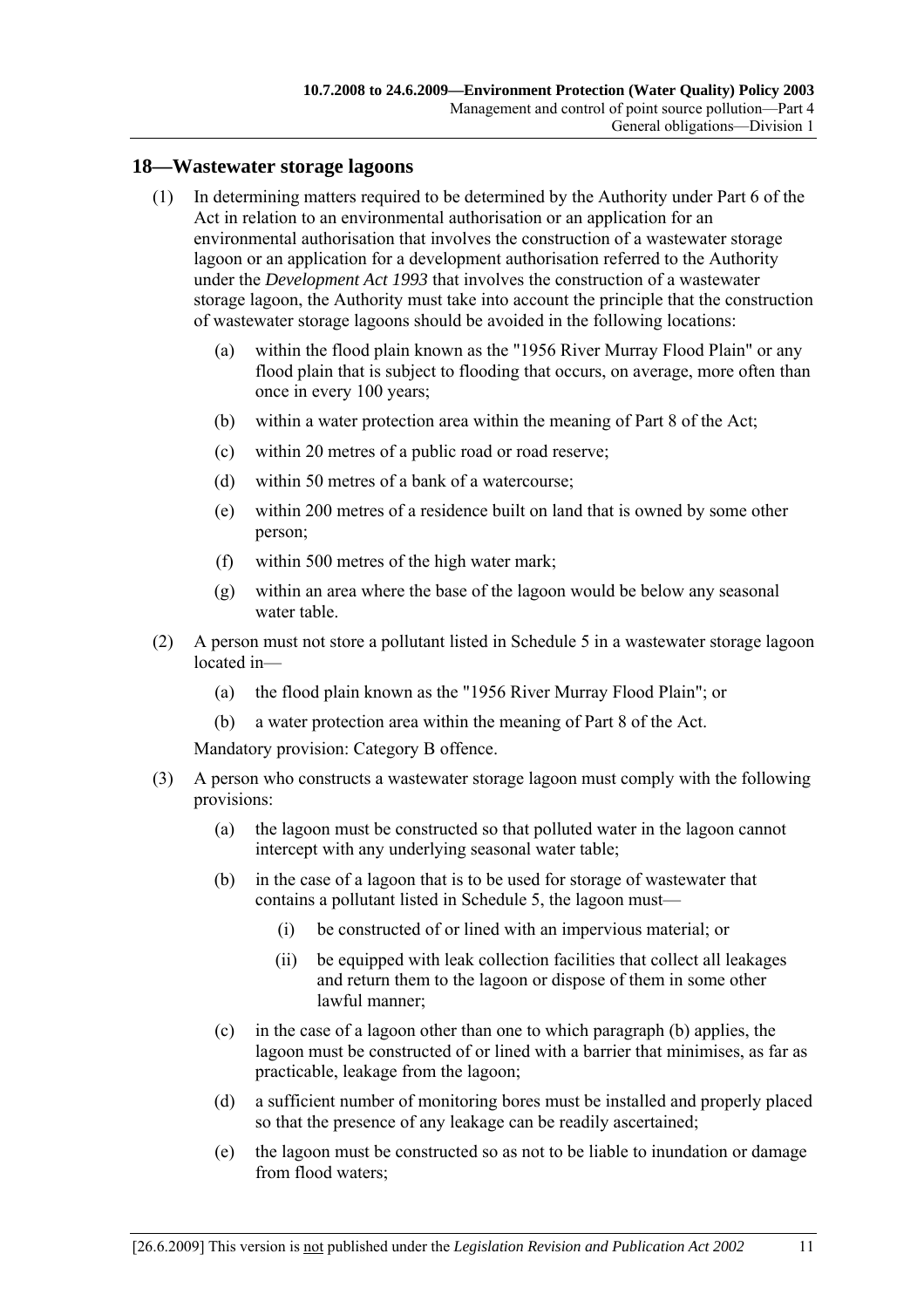(f) if there is any potential for the wastewater in the lagoon being a risk to the health of any animals, sufficient barriers to access to the lagoon by those animals must be installed.

Mandatory provision: Category B offence.

 (4) A person who discharges wastewater into a lagoon to which subclause (3) applies must ensure that the lagoon is maintained in a condition that ensures ongoing compliance with the provisions set out in that subclause.

Mandatory provision: Category B offence.

 (5) A person who discharges wastewater into a wastewater storage lagoon must not allow the water in the lagoon to reach a level that is less than 600 millimetres from the level of the maximum carrying capacity of the lagoon.

Mandatory provision: Category B offence.

### **19—Obligation not to discharge listed pollutants or waste into bores, mine shafts etc (Schedule 4)**

A person must not, after the first year of the operation of this policy, discharge or deposit a pollutant listed in Schedule 4 or any waste into a bore, mine shaft, quarry, well, infiltration basin or other similar structure or a naturally occurring sinkhole.

Mandatory provision: Category B offence.

## **Division 2—Additional obligations relating to particular activities**

#### **20—Application of Division**

Obligations imposed by this Division are in addition to and do not derogate from obligations imposed by the other provisions of this policy.

#### **21—Abattoirs, slaughter houses and poultry processors**

- (1) An operator of an abattoir, slaughter house or poultry processing works must ensure that-
	- (a) the premises incorporate a wastewater management system; and
	- (b) the system is effectively operating in respect of any wastewater generated at the premises while the premises are being used as an abattoir, slaughter house or poultry processing works; and
	- $(c)$  waste generated at the premises is not discharged—
		- (i) into any waters; or
		- (ii) onto land in a place from which it is reasonably likely to enter any waters (including by processes such as seepage or infiltration or carriage by wind, rain, sea spray or stormwater or by the rising of the water table).

Mandatory provision: Category B offence.

 (2) This clause will not apply until the expiry of the first year of the operation of this policy in relation to premises that were, immediately before the commencement of this policy, an abattoir, a slaughter house or a poultry processing works.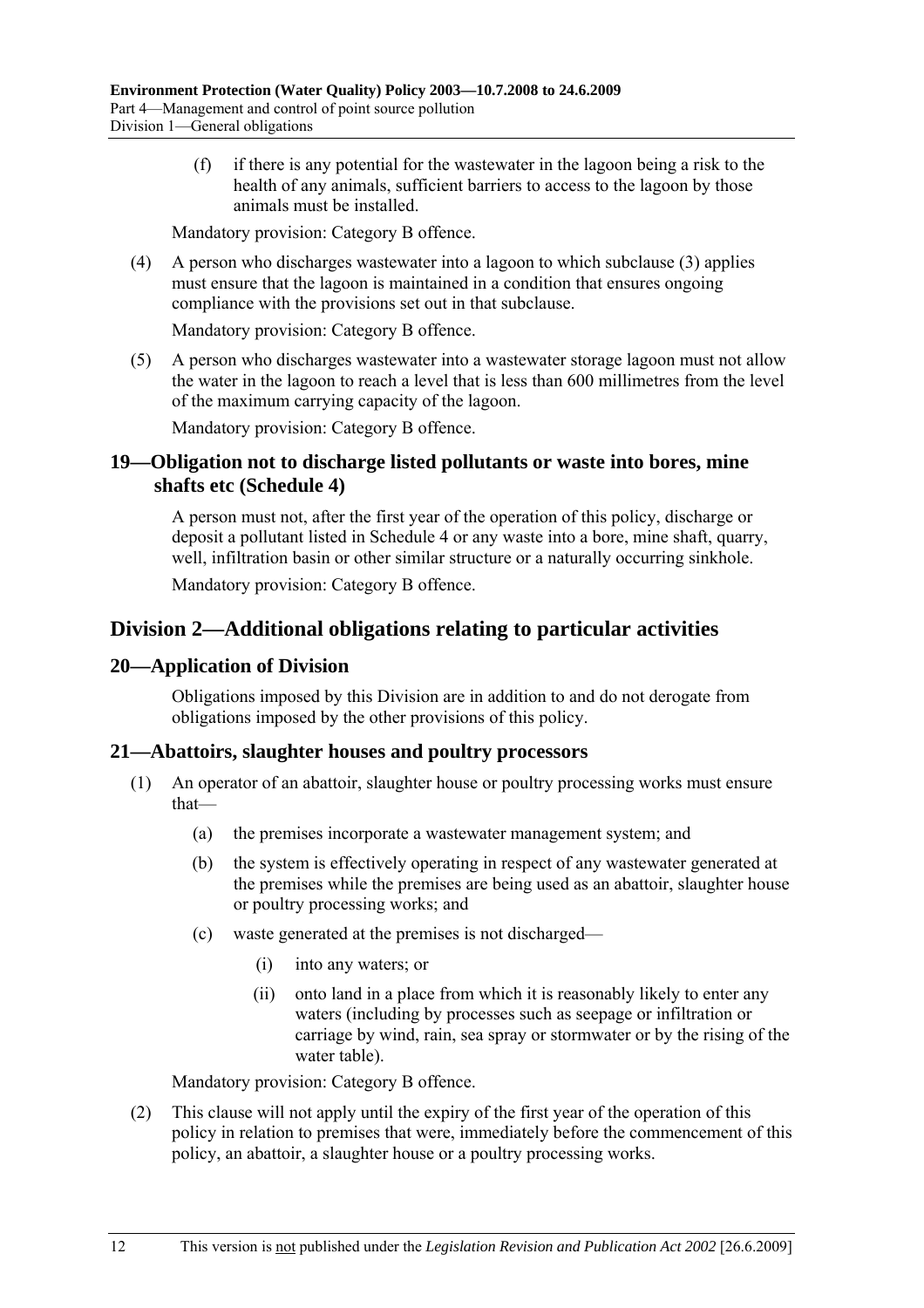#### **22—Antifoulants**

 $(1)$  In this clause—

*antifoulant* means any chemical substance designed for application to water submerged surfaces to inhibit the growth of plants, animals or other organisms on those surfaces.

- (2) If a person uses an antifoulant, the code titled *Code of Practice for Antifouling and Inwater Hull Cleaning and Maintenance 1997* prepared by ANZECC applies.
- (3) The Authority or another administering agency may issue an environment protection order to a person who uses an antifoulant to give effect to the code referred to in subclause (2).
- (4) A person must, in using an antifoulant, or removing an antifoulant from any surface, comply with the following provisions:
	- (a) the only antifoulant containing tributyltin that may be used is one where the release rate of tributyltin from the antifoulant is less than 5 micrograms per square centimetre per day (as determined in accordance with a method approved by the Authority);
	- (b) an antifoulant containing tributyltin must not be used on a vessel that is less than 25 metres in length unless the hull of the vessel is made of aluminium;
	- (c) the cleaning of the hull of a vessel or the surface of any structure that has been coated with an antifoulant, or of any equipment contaminated with antifoulant, may only be carried out—
		- (i) in dry dock; or
		- (ii) above the high water mark of any waters; or
		- (iii) below the high water mark of any waters while the tide is out to such an extent that there is no tidal water coming into contact with the vessel, structure or equipment;
	- $(d)$  antifoulant residues  $\overline{\phantom{a}}$ 
		- (i) must not enter any waters; and
		- (ii) must not come into contact with any land that is below the high water mark of any waters; and
		- (iii) must be collected and disposed of at a waste depot that is authorised under the Act to receive such waste.

Mandatory provision: Category B offence.

#### **22A—Aquifer water storage and recovery schemes**

 $(1)$  In this clause—

*aquifer water storage and recovery scheme* means a scheme involving the injection of stormwater into an aquifer for the purpose of storage and subsequent recovery.

 (2) If a person operates an aquifer water storage and recovery scheme, the code titled *Code of Practice for Aquifer Storage and Recovery 2004* prepared by the Authority applies.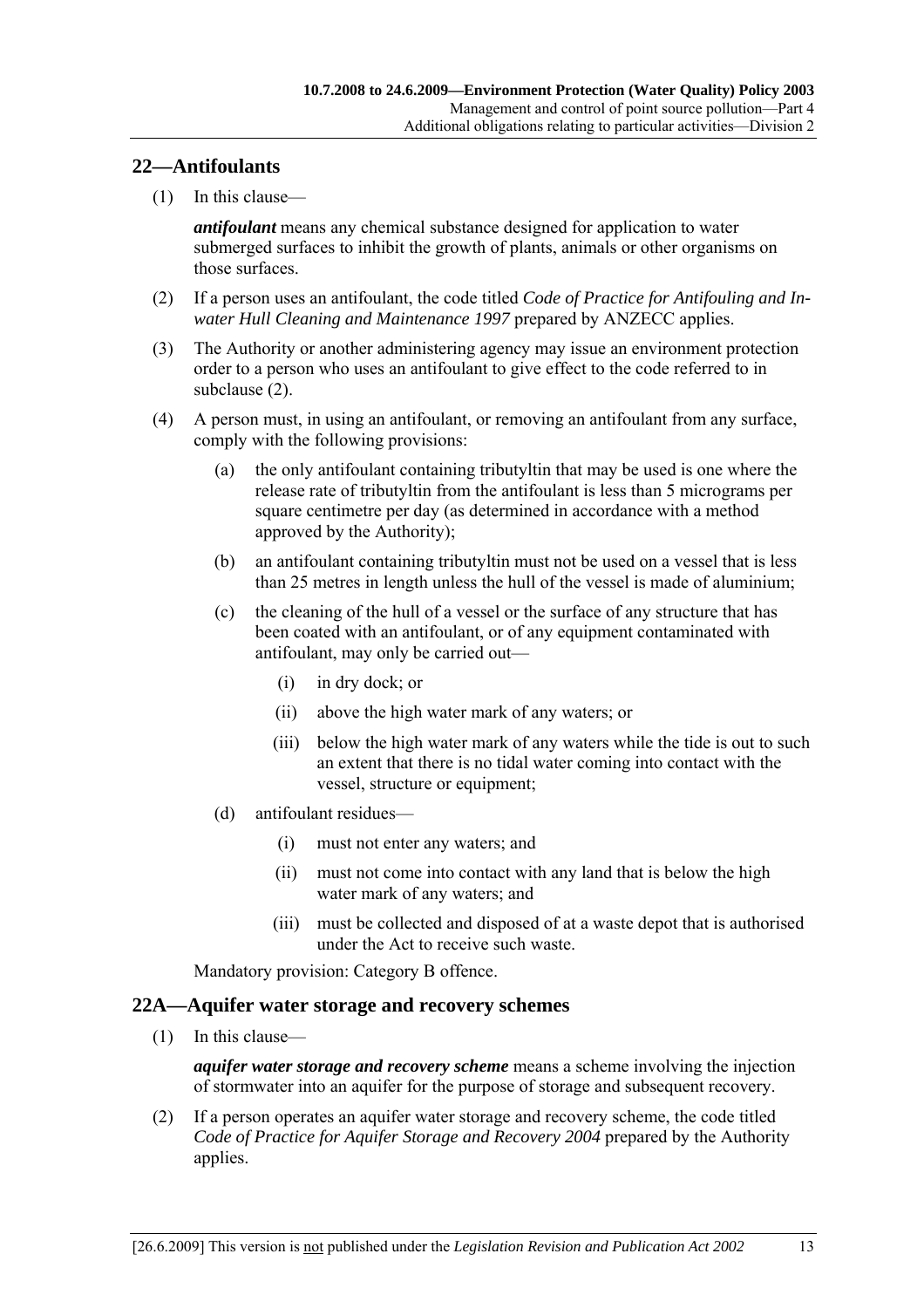(3) The Authority may issue an environment protection order to a person who operates an aquifer water storage and recovery scheme to give effect to the code referred to in subclause (2).

#### **23—Cattle feedlots**

 $(1)$  In this clause—

*cattle feedlot* means a confined yard or area in which cattle are held and are fed principally by mechanical means or by hand.

- (2) An operator of a cattle feedlot must ensure that—
	- (a) the premises incorporate a wastewater management system; and
	- (b) the system is effectively operating in respect of any wastewater generated at the premises while the premises are being used as a cattle feedlot; and
	- $(c)$  waste generated at the premises is not discharged—
		- (i) into any waters; or
		- (ii) onto land in a place from which it is reasonably likely to enter any waters (including by processes such as seepage or infiltration or carriage by wind, rain, sea spray or stormwater or by the rising of the water table).

Mandatory provision: Category B offence.

- (3) Subclause (2) will not apply until the expiry of the first year of the operation of this policy in relation to premises that were, immediately before the commencement of this policy, a cattle feedlot.
- (4) The Authority must, in determining any matters under Part 6 of the Act in relation to a cattle feedlot, take into account the *Guidelines for Establishment and Operation of Cattle Feedlots in South Australia 1994* prepared by the Authority and Primary Industries SA.

#### **24—Composting works**

 $(1)$  In this clause—

*composting works* means works for the production of mushroom or other compost.

- (2) An operator of composting works must ensure that—
	- (a) the premises incorporate a wastewater management system; and
	- (b) the system is effectively operating in respect of any wastewater generated at the premises while the premises are being used as composting works; and
	- $(c)$  waste generated at the premises is not discharged—
		- (i) into any waters; or
		- (ii) onto land in a place from which it is reasonably likely to enter any waters (including by processes such as seepage or infiltration or carriage by wind, rain, sea spray or stormwater or by the rising of the water table).

Mandatory provision: Category B offence.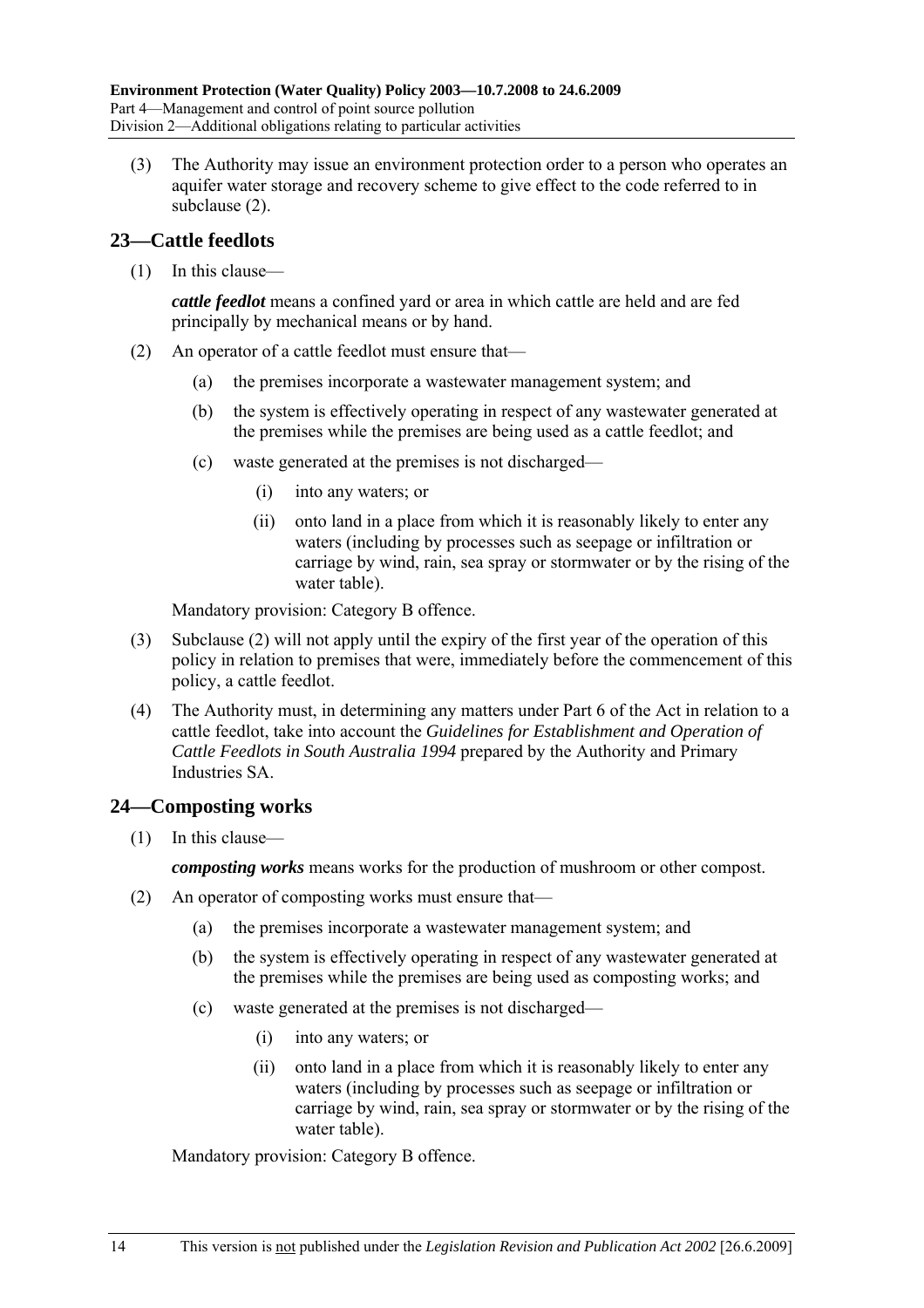(3) This clause will not apply until the expiry of the first year of the operation of this policy in relation to premises that were, immediately before the commencement of this policy, composting works.

### **25—Concrete batching works**

 $(1)$  In this clause—

*concrete batching works* means works for the production of concrete or concrete products by the mixing of cement, sand, rock, aggregate or other similar materials.

- (2) An operator of concrete batching works must ensure that—
	- (a) the premises incorporate a wastewater management system; and
	- (b) the system is effectively operating in respect of any wastewater generated at the premises while the premises are being used as concrete batching works; and
	- $(c)$  waste generated at the premises is not discharged—
		- (i) into any waters; or
		- (ii) onto land in a place from which it is reasonably likely to enter any waters (including by processes such as seepage or infiltration or carriage by wind, rain, sea spray or stormwater or by the rising of the water table).

Mandatory provision: Category B offence.

 (3) This clause will not apply until the expiry of the first year of the operation of this policy in relation to premises that were, immediately before the commencement of this policy, used for the purposes of concrete batching works.

## **26—Extractive industries**

 $(1)$  In this clause—

*extractive industry* means operations involving extraction, or extraction and processing (by crushing, grinding, milling or separating into different sizes by sieving, air elutriation or in any other manner), of sand, gravel, stone, shell, shale, clay or soil, but does not include the removal of sand for the purposes of beach replenishment, or dredging.

 (2) An operator of an extractive industry must ensure that stormwater that has been contaminated by extracted material on the premises has had as much material removed from it as is reasonably practicable before it is discharged into any waters.

Mandatory provision: Category B offence.

 (3) This clause will not apply until the expiry of the first year of the operation of this policy in relation to premises that were, immediately before the commencement of this policy, used for the purposes of an extractive industry.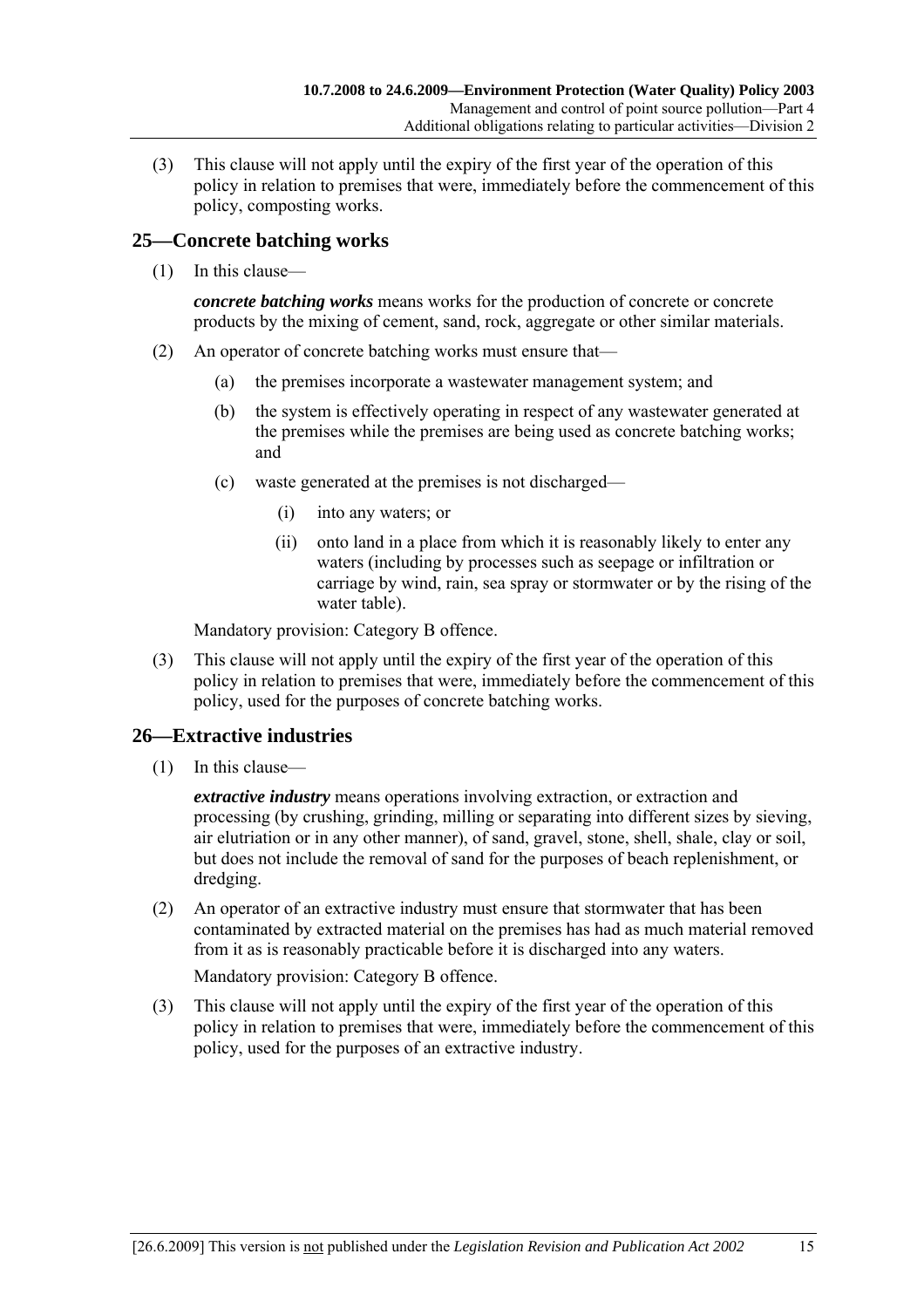#### **27—Fish processing works**

 $(1)$  In this clause—

*fish processing works* means premises used for the purposes of scaling, gilling, gutting, filleting, freezing, chilling, packing or otherwise processing fish for sale, but excluding the processing of fish only in the course of a business of selling fish by retail;

*premises* includes a vessel.

- (2) An operator of a fish processing works must ensure that—
	- (a) the premises incorporate a wastewater management system; and
	- (b) the system is effectively operating in respect of any wastewater generated at the premises while the premises are being used as a fish processing works; and
	- $(c)$  waste generated at the premises is not discharged—
		- (i) into any waters; or
		- (ii) onto land in a place from which it is reasonably likely to enter any waters (including by processes such as seepage or infiltration or carriage by wind, rain, sea spray or stormwater or by the rising of the water table).

Mandatory provision: Category B offence.

 (3) This clause will not apply until the expiry of the first year of the operation of this policy in relation to premises that were, immediately before the commencement of this policy, a fish processing works.

#### **28—Milking sheds**

 $(1)$  In this clause—

*milking shed* means any structure, whether roofed or not, at which operations for the milking of animals are carried on, including any associated yard areas in which animals are confined prior to or following milking.

- (2) An operator of a milking shed must ensure that—
	- (a) the premises incorporate a wastewater management system; and
	- (b) the system is effectively operating in respect of any wastewater generated at the premises while the premises are being used as a milking shed; and
	- $(c)$  waste generated at the premises is not discharged—
		- (i) into any waters; or
		- (ii) onto land in a place from which it is reasonably likely to enter any waters (including by processes such as seepage or infiltration or carriage by wind, rain, sea spray or stormwater or by the rising of the water table).

Mandatory provision: Category B offence.

 (3) If a person operates a milking shed, the code titled *Code of Practice for Milking Shed Effluent 2003* prepared by the Authority applies.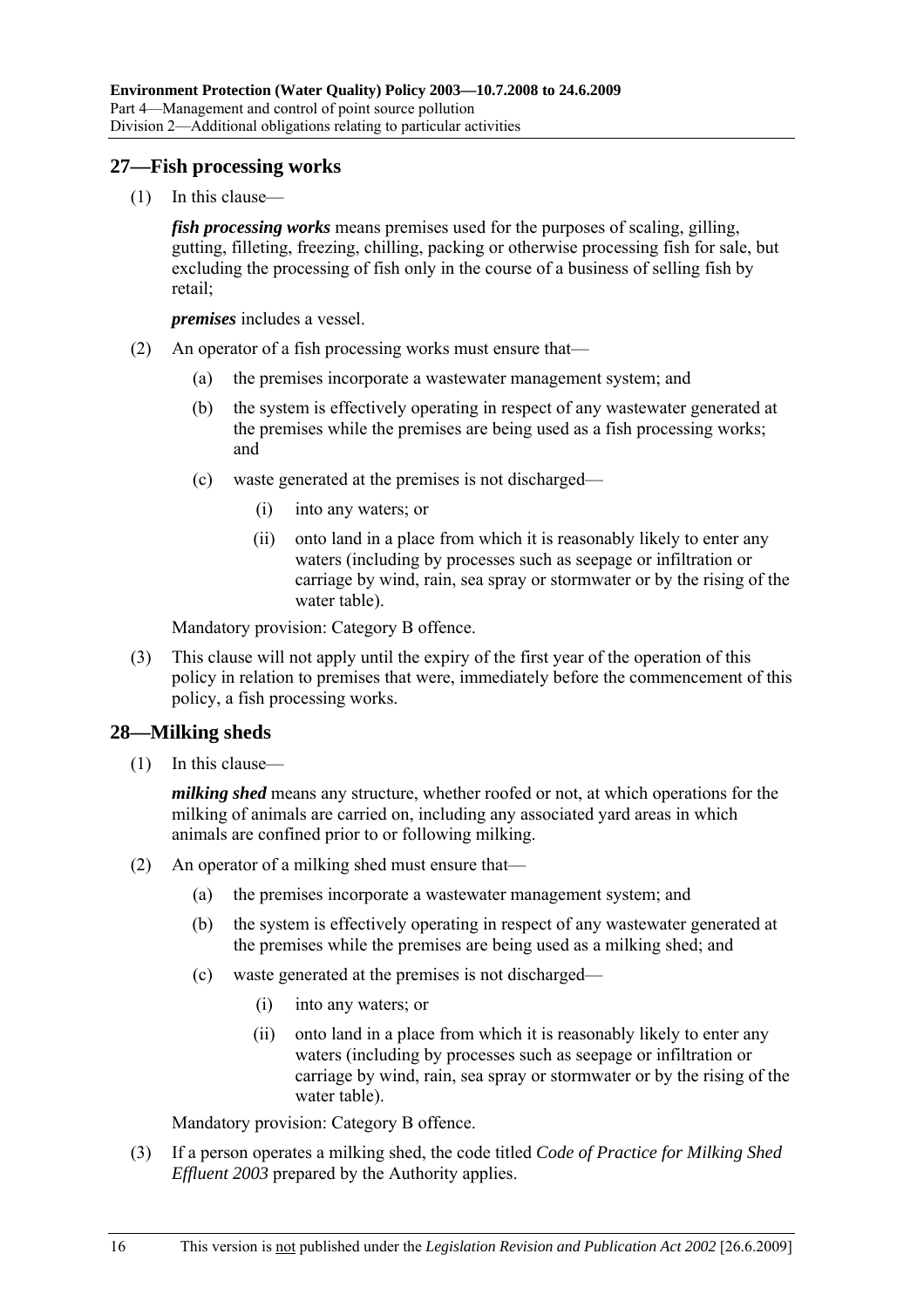(4) The Authority or another administering agency may issue an environment protection order to a person who operates a milking shed to give effect to the code referred to in subclause (3).

### **29—Milk processing works**

 $(1)$  In this clause—

*milk processing works* means premises used for the purposes of separating, evaporating or otherwise processing milk for the manufacture of evaporated or condensed milk, cheese, butter, ice cream or other similar dairy products.

- (2) An operator of milk processing works must ensure that—
	- (a) the premises incorporate a wastewater management system; and
	- (b) the system is effectively operating in respect of any wastewater generated at the premises while the premises are being used as milk processing works; and
	- $(c)$  waste generated at the premises is not discharged—
		- (i) into any waters; or
		- (ii) onto land in a place from which it is reasonably likely to enter any waters (including by processes such as seepage or infiltration or carriage by wind, rain, sea spray or stormwater or by the rising of the water table).

Mandatory provision: Category B offence.

 (3) This clause will not apply until the expiry of the first year of the operation of this policy in relation to premises that were, immediately before the commencement of this policy, milk processing works.

## **30—Piggeries**

 $(1)$  In this clause—

*piggery* means premises consisting of confined or roofed structures used for the purposes of the keeping or husbandry of pigs.

- (2) An operator of a piggery must ensure that—
	- (a) the premises incorporate a wastewater management system; and
	- (b) the system is effectively operating in respect of any wastewater generated at the premises while the premises are being used as a piggery; and
	- $(c)$  waste generated at the premises is not discharged—
		- (i) into any waters; or
		- (ii) onto land in a place from which it is reasonably likely to enter any waters (including by processes such as seepage or infiltration or carriage by wind, rain, sea spray or stormwater or by the rising of the water table).

Mandatory provision: Category B offence.

 (3) Subclause (2) will not apply until the expiry of the first year of the operation of this policy in relation to premises that were, immediately before the commencement of this policy, a piggery.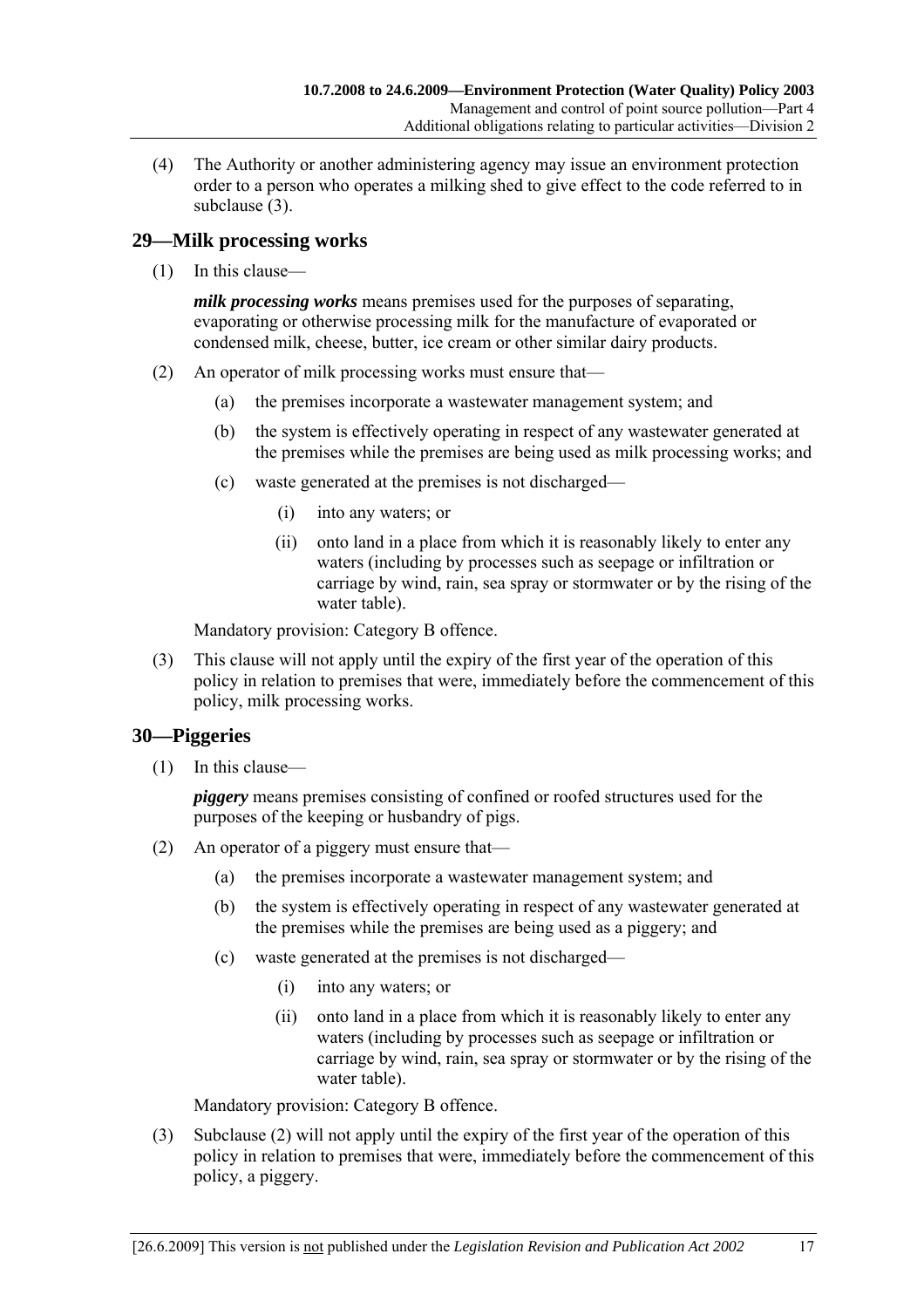(4) The Authority must, in determining any matters under Part 6 of the Act in relation to a piggery, take into account the *Development Guidelines for the Establishment of Intensive Piggeries in South Australia 1998* prepared by the Department for Primary Industries and Resources SA, the Authority, the South Australian Farmers' Federation and the Murraylands Regional Development Board.

### **31—Saleyards**

 $(1)$  In this clause—

*saleyard* means a commercial yard at which cattle, sheep or other animals are gathered or confined for the purposes of their sale, auction or exchange, and includes associated transport loading facilities.

- (2) An operator of a saleyard must ensure that—
	- (a) the premises incorporate a wastewater management system; and
	- (b) the system is effectively operating in respect of any wastewater generated at the premises while the premises are being used as a saleyard; and
	- $(c)$  waste generated at the premises is not discharged—
		- (i) into any waters; or
		- (ii) onto land in a place from which it is reasonably likely to enter any waters (including by processes such as seepage or infiltration or carriage by wind, rain, sea spray or stormwater or by the rising of the water table).

Mandatory provision: Category B offence.

 (3) This clause will not apply until the expiry of the first year of the operation of this policy in relation to premises that were, immediately before the commencement of this policy, a saleyard.

#### **32—Septic systems**

- (1) A person who owns or occupies premises at which a septic system is installed must ensure that waste from the septic system is not discharged—
	- (a) into any waters; or
	- (b) onto land in a place from which it is reasonably likely to enter any waters (including by processes such as seepage or infiltration or carriage by wind, rain, sea spray or stormwater or by the rising of the water table).

Mandatory provision: Category B offence.

- (2) Subclause (1) does not apply in relation to—
	- (a) the discharge into waters of wastewater that has been treated to ensure that the water quality objectives for those waters are not prejudiced at the point of discharge; or
	- (b) the discharge onto land referred to in subclause  $(1)(b)$  of wastewater that has been treated to ensure that the water quality objectives for the waters into which the wastewater is reasonably likely to enter are not prejudiced at the point of entry.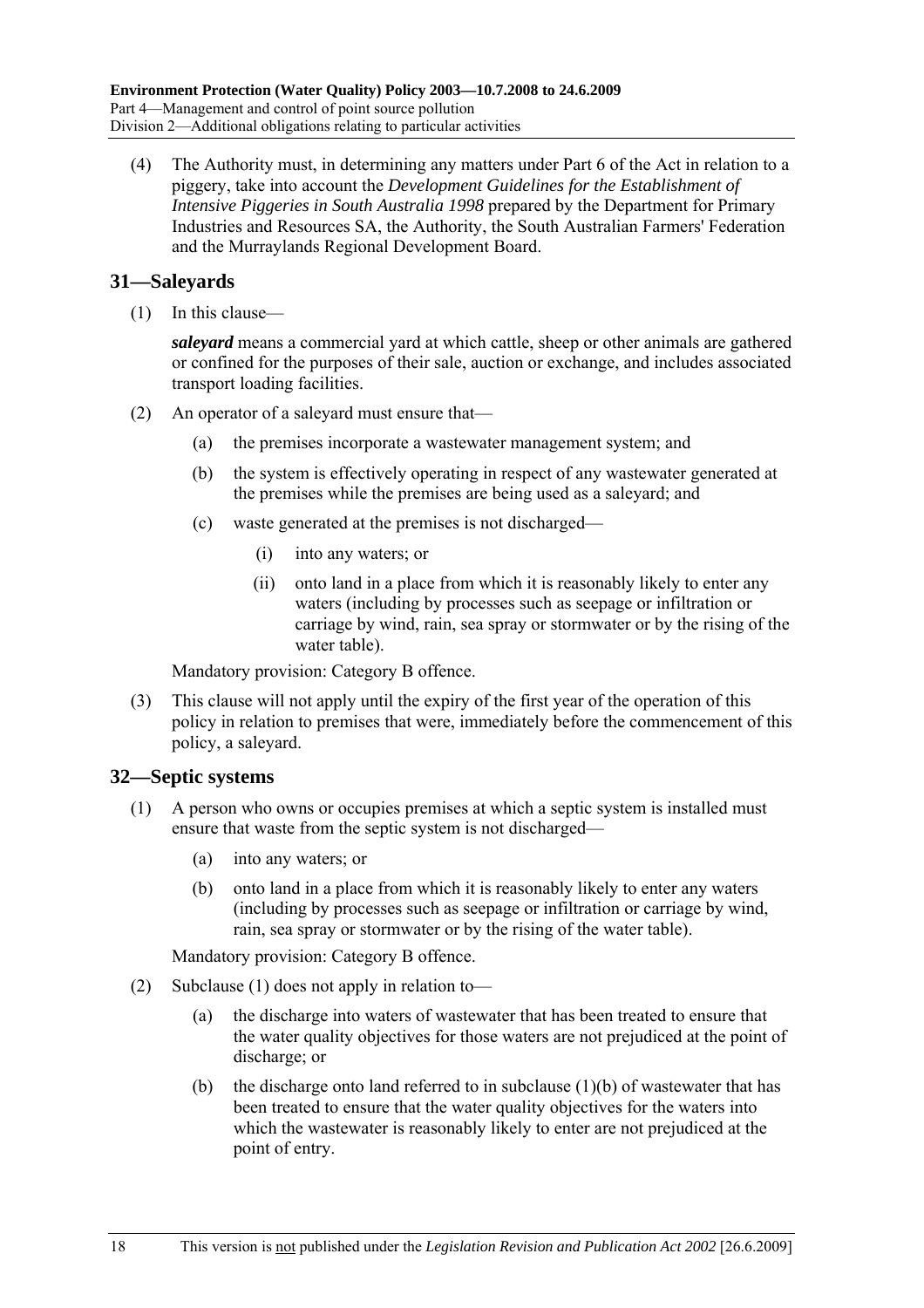- (3) Subclause (1) will not apply until the expiry of the first year of the operation of this policy in relation to a septic system that was installed immediately before the commencement of this policy.
- (4) If a person uses sludge collected from a septic system, the *South Australian Biosolids Guidelines for the Safe Handling, Reuse or Disposal of Biosolids 1998* prepared by the Authority apply.
- (5) The Authority or another administering agency may issue an environment protection order to a person who uses sludge collected from a septic system to give effect to the guidelines referred to in subclause (4).

### **33—Septic tank effluent disposal schemes**

 $(1)$  In this clause—

*septic tank effluent disposal scheme* means a scheme for the collection and disposal of waste from septic systems.

- (2) An operator of a septic tank effluent disposal scheme must ensure that waste from septic systems collected or stored by the operator is not discharged—
	- (a) into any waters; or
	- (b) onto land in a place from which it is reasonably likely to enter any waters (including by processes such as seepage or infiltration or carriage by wind, rain, sea spray or stormwater or by the rising of the water table).

Mandatory provision: Category B offence.

- (3) Subclause (2) does not apply in relation to—
	- (a) the discharge into waters of wastewater that has been treated to ensure that the water quality objectives for those waters are not prejudiced at the point of discharge; or
	- (b) the discharge onto land referred to in subclause  $(2)(b)$  of wastewater that has been treated to ensure that the water quality objectives for the waters into which the wastewater is reasonably likely to enter are not prejudiced at the point of entry.
- (4) Subclause (2) will not apply until the expiry of the first year of the operation of this policy in relation to a scheme that was operating immediately before the commencement of this policy.
- (5) If a person supplies wastewater collected from septic systems under a septic tank effluent disposal scheme for reuse, or reuses such wastewater, the *South Australian Reclaimed Water Guidelines 1999* prepared by the Department of Human Services and the Environment Protection Agency apply.
- (6) If a person supplies sludge collected from septic systems under a septic tank effluent disposal scheme for reuse, or reuses any such sludge, the *South Australian Biosolids Guidelines for the Safe Handling, Reuse or Disposal of Biosolids 1996* prepared by the Authority apply.
- (7) The Authority or another administering agency may issue an environment protection order to a person who undertakes an activity referred to in subclause (5) or (6) to give effect to the guidelines referred to in the subclause.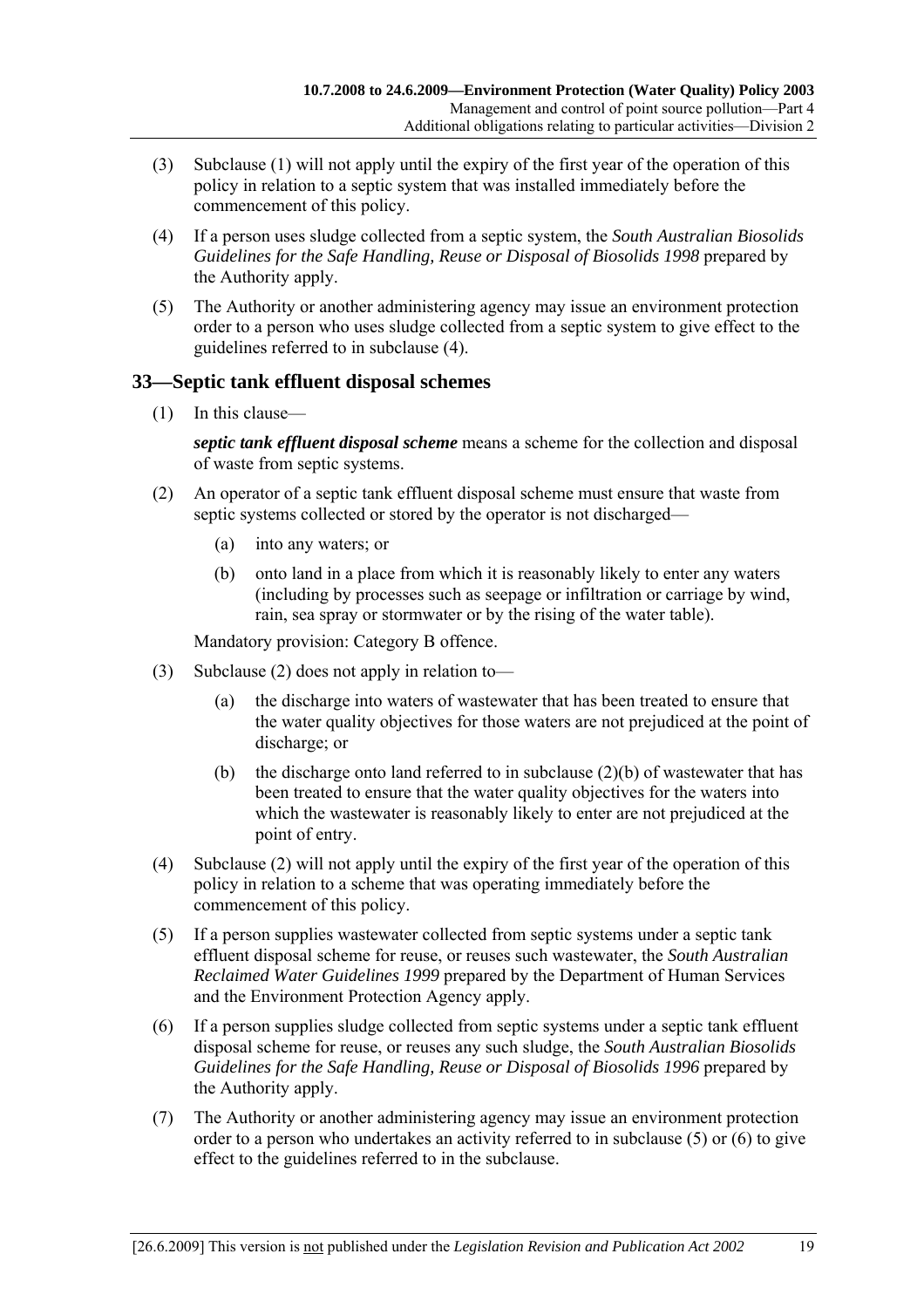#### **34—Sewerage systems and sewage treatment systems**

- (1) An operator of a sewerage system or sewage treatment system must ensure that untreated matter conveyed by the system or wastewater generated by the system is not discharged—
	- (a) into any waters; or
	- (b) onto land in a place from which it is reasonably likely to enter any waters (including by processes such as seepage or infiltration or carriage by wind, rain, sea spray or stormwater or by the rising of the water table).

Mandatory provision: Category B offence.

- (2) Subclause (1) does not apply in relation to—
	- (a) the discharge into waters of wastewater that has been treated to ensure that the water quality objectives for those waters are not prejudiced at the point of discharge; or
	- (b) the discharge onto land referred to in subclause  $(1)(b)$  of wastewater that has been treated to ensure that the water quality objectives for the waters into which the wastewater is reasonably likely to enter are not prejudiced at the point of entry.
- (3) Subclause (1) will not apply until the expiry of the first year of the operation of this policy in relation to a sewerage system that was operating immediately before the commencement of this policy.
- (4) If a person supplies wastewater collected from a sewage treatment system for reuse, or reuses such wastewater, the *South Australian Reclaimed Water Guidelines 1999* prepared by the Department of Human Services and the Environment Protection Agency apply.
- (5) If a person supplies sludge collected from a sewage treatment system for reuse, or reuses any such sludge, the *South Australian Biosolids Guidelines for the Safe Handling, Reuse or Disposal of Biosolids 1996* prepared by the Authority apply.
- (6) The Authority or another administering agency may issue an environment protection order to a person who undertakes an activity referred to in subclause (4) or (5) to give effect to the guidelines referred to in the subclause.

#### **35—Tanneries and fellmongeries**

 $(1)$  In this clause—

*tannery or fellmongery* means works for the commercial preservation or treatment of animal skins or hides, but excluding-

- (a) the processing of skins or hides by primary producers in the course of primary production activities outside township areas; and
- (b) the processing of skins or hides in the course of taxidermy.
- (2) An operator of a tannery or fellmongery must ensure that—
	- (a) the premises incorporate a wastewater management system; and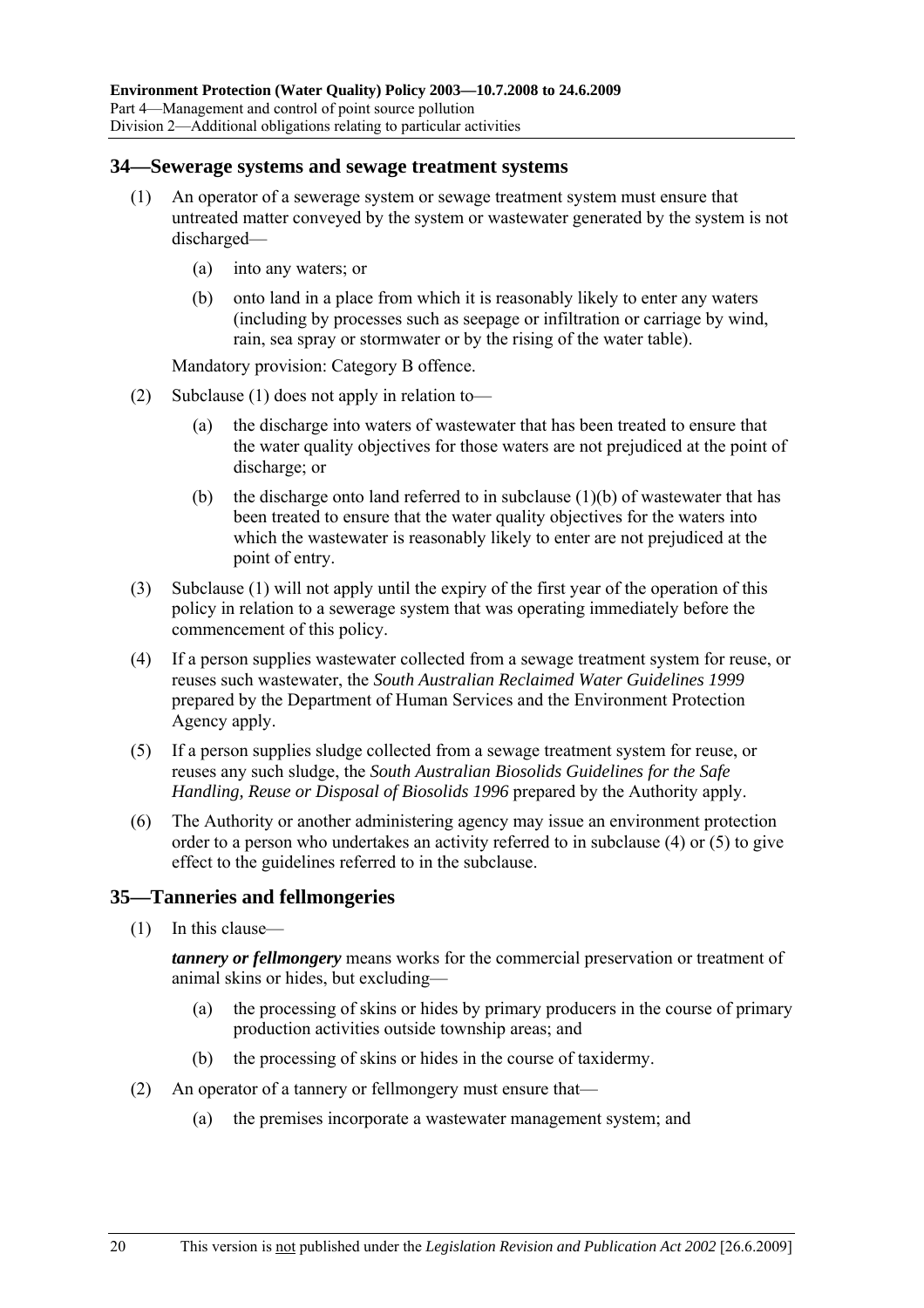- (b) the system is effectively operating in respect of any wastewater generated at the premises while the premises are being used as a tannery or fellmongery; and
- $(c)$  waste generated at the premises is not discharged—
	- (i) into any waters; or
	- (ii) onto land in a place from which it is reasonably likely to enter any waters (including by processes such as seepage or infiltration or carriage by wind, rain, sea spray or stormwater or by the rising of the water table).

Mandatory provision: Category B offence.

 (3) This clause will not apply until the expiry of the first year of the operation of this policy in relation to premises that were, immediately before the commencement of this policy, a tannery or fellmongery.

### **36—Vessels**

 $(1)$  In this clause—

*aquaculture lease* has the same meaning as in the *Aquaculture Act 2001*;

*black water* means—

- (a) human waste, either alone or in combination with water; or
- (b) any other wastewater generated by cleaning a toilet;

*category A vessel* means a vessel that is first registered, or for which a certificate of survey is first issued, under the *Harbors and Navigation Act 1993* after the commencement of the *Environment Protection (Water Quality) Amendment Notice 2008* (that amended this policy by substituting this clause);

#### *category B vessel* means—

- (a) a commercial vessel; or
- (b) a non-commercial vessel occupied as a place of residence,

but does not include a category A vessel;

*commercial vessel* has the same meaning as in the *Harbors and Navigation Act 1993*;

*concentrated black water*—see subclause (3);

*concentrated grey water*—see subclause (2);

*Coorong* means that area of water separated from the Lower Murray, and from Lake Alexandrina, by the Goolwa, Mundoo, Boundary Creek, Ewe Island and Tauwitchere Barrages, and separated from the ocean by Sir Richard Peninsula and Younghusband Peninsula, and by the geodesic from the location on Mean High Water Springs closest to the mouth of the River Murray on the northern side of the headland of Sir Richard Peninsula to the location on Mean High Water Springs closest to the northern side of the headland of Younghusband Peninsula;

*grey water* means wastewater generated by washing, laundering, bathing or showering;

*harbor* has the same meaning as in the *Harbors and Navigation Act 1993*;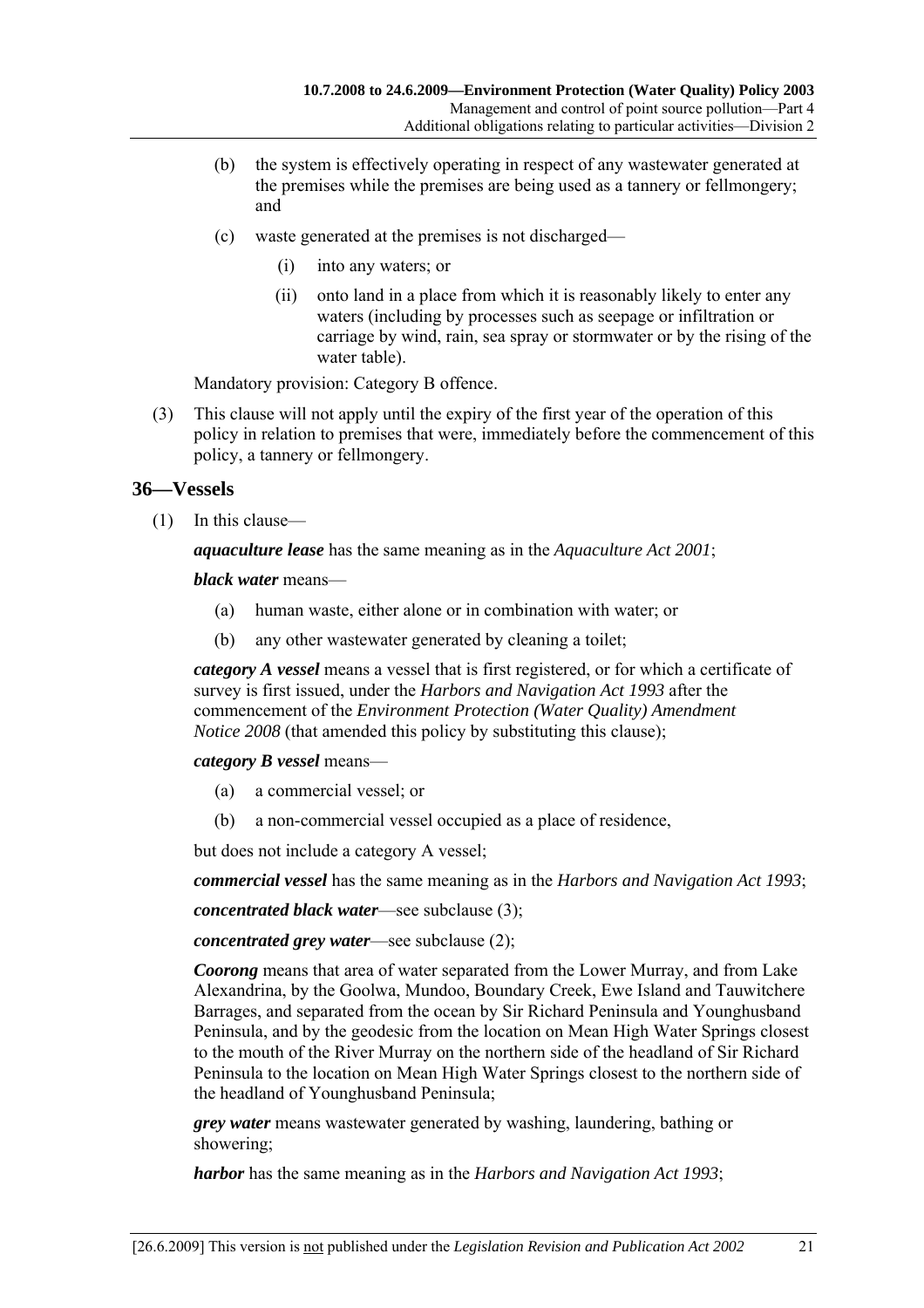*inland waters* means the River Murray and its tributaries, Lakes Albert and Alexandrina, Lake George, the Coorong above the Murray Mouth and all the waters of the State that are fresh waters;

*Lakes Albert and Alexandrina* means all of the waters of Lake Albert and Lake Alexandrina downstream from the punt that services the main road joining the township of Wellington to the township of Wellington East near 35°19′52.53″ South, 139°23′04.30″ East, and separated from the Coorong by land and by the Goolwa, Mundoo, Boundary Creek, Ewe Island and Tauwitchere Barrages, and includes those waters of the Finnis River and Currency Creek situated upstream from Lake Alexandrina to the first road bridge by which they are crossed;

*marina* means a boating facility comprising pontoons, jetties, piers or other structures (whether on water or land) designed or used to provide moorings or dry storage for more than 5 vessels at any 1 time;

*marine waters* means the waters within the limits of the State (other than inland waters) that are subject to the ebb and flow of the tide;

*Murray Mouth* means the Coorong and coastal waters that are within 500 m of a line joining the locations on Mean High Water Springs closest to 35°33′18.69″ South, 138°52′45.87″ East (northern side of the headland of Sir Richard Peninsula) and 35°33′21.95″ South, 138°52′53.34″ East (northern side of the headland of Younghusband Peninsula);

#### *prescribed vessel* means—

- (a) a vessel of or above 400 gross tonnage engaged in international shipping; or
- (b) a vessel authorised to carry more than 15 persons.
- (2) For the purposes of this clause, grey water will be taken to be *concentrated grey water* if the concentration of a pollutant specified in column 1 of the following table in respect of the grey water exceeds the concentration specified in column 2 for that pollutant:

| <b>Pollutant</b> | <b>Concentration</b> |
|------------------|----------------------|
| suspended solids | $50$ mg/L            |
| total grease     | 25mg/L               |
| nitrogen         | 10mg/L               |
| phosphorus       | 1mg/L                |
| enterococci      | $40$ cells/ $0.1L$   |

 (3) For the purposes of this clause, black water will be taken to be *concentrated black water* if the level or concentration of a pollutant or characteristic specified in column 1 of the following table in respect of the black water exceeds the level or concentration specified in column 2 for that pollutant or characteristic:

| <b>Pollutant or characteristic</b> | <b>Level or concentration</b> |
|------------------------------------|-------------------------------|
| suspended solids                   | 35mg/L                        |
| biochemical oxygen demand          | 25mg/L                        |
| chemical oxygen demand             | 125mg/L                       |
| pH                                 | between 6 and 8.5             |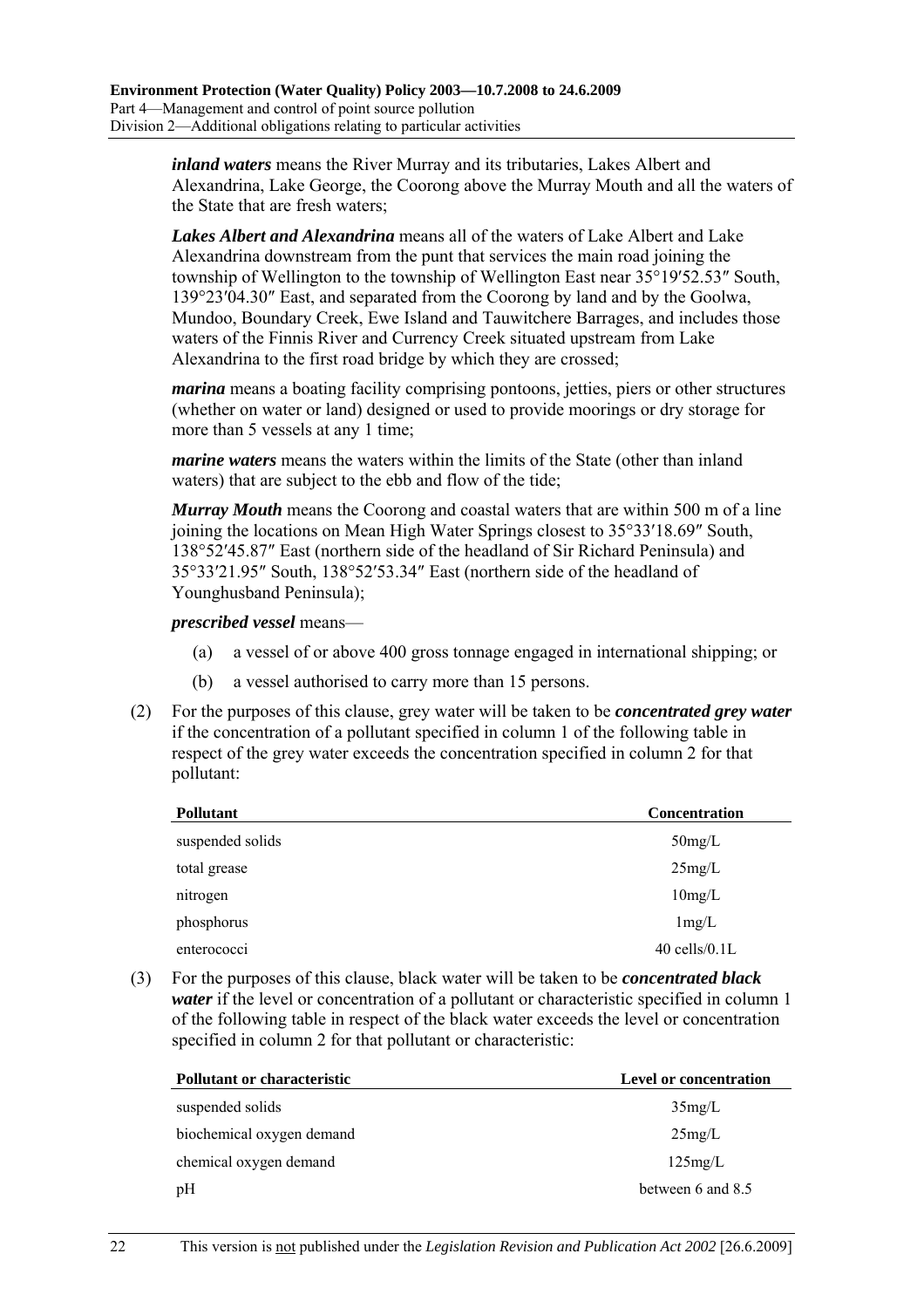| Pollutant or characteristic | Level or concentration |
|-----------------------------|------------------------|
| enterococci                 | $40$ cells/ $0.1L$     |

 (4) The owner, or the person in charge, of a vessel must ensure that, while the vessel is on inland or marine waters, all waste produced on or brought onto the vessel is stored on the vessel in a container from which it cannot escape.

Mandatory provision: Category B offence.

- (5) Subclause (4) does not prevent the discharge of waste from a vessel in the following circumstances:
	- (a) the discharge of grey water into inland waters from a vessel provided that—
		- (i) the grey water does not contain any visible floating solids or formaldehyde-based chemical treatments; and
		- $(ii)$  the vessel—
			- (A) is not within a harbor, marina or canal; and
			- (B) is not a permanently moored commercial vessel operating as an on-water accommodation or dining facility; and
		- (iii) the point of discharge is more than 3 nautical miles from the area of an aquaculture lease; and
		- $(iv)$  in the case of concentrated grey water—
			- (A) the point of discharge is more than 1 nautical mile from land or from any person in the waters; and
			- (B) the vessel is not occupied as a place of residence;
	- (b) the discharge of grey water into marine waters from a vessel provided that—
		- (i) the grey water does not contain any visible floating solids or formaldehyde-based chemical treatments; and
		- (ii) the vessel is not within a harbor, marina or canal; and
		- (iii) the point of discharge is more than 3 nautical miles from the area of an aquaculture lease; and
		- $(iv)$  in the case of concentrated grey water—the point of discharge is more than 1 nautical mile from land or from any person in the waters:
	- (c) the discharge of black water into marine waters from a vessel other than a prescribed vessel provided that—
		- (i) the black water has been macerated into a fine slurry and does not contain formaldehyde-based chemical treatments; and
		- (ii) the point of discharge is more than 3 nautical miles from land, the area of an aquaculture lease or from any person in the waters; and
		- (iii) in the case of concentrated black water—the vessel is underway.
- (6) It will not be necessary in any proceedings for an offence against subclause (4) to prove that waste actually escaped from a container.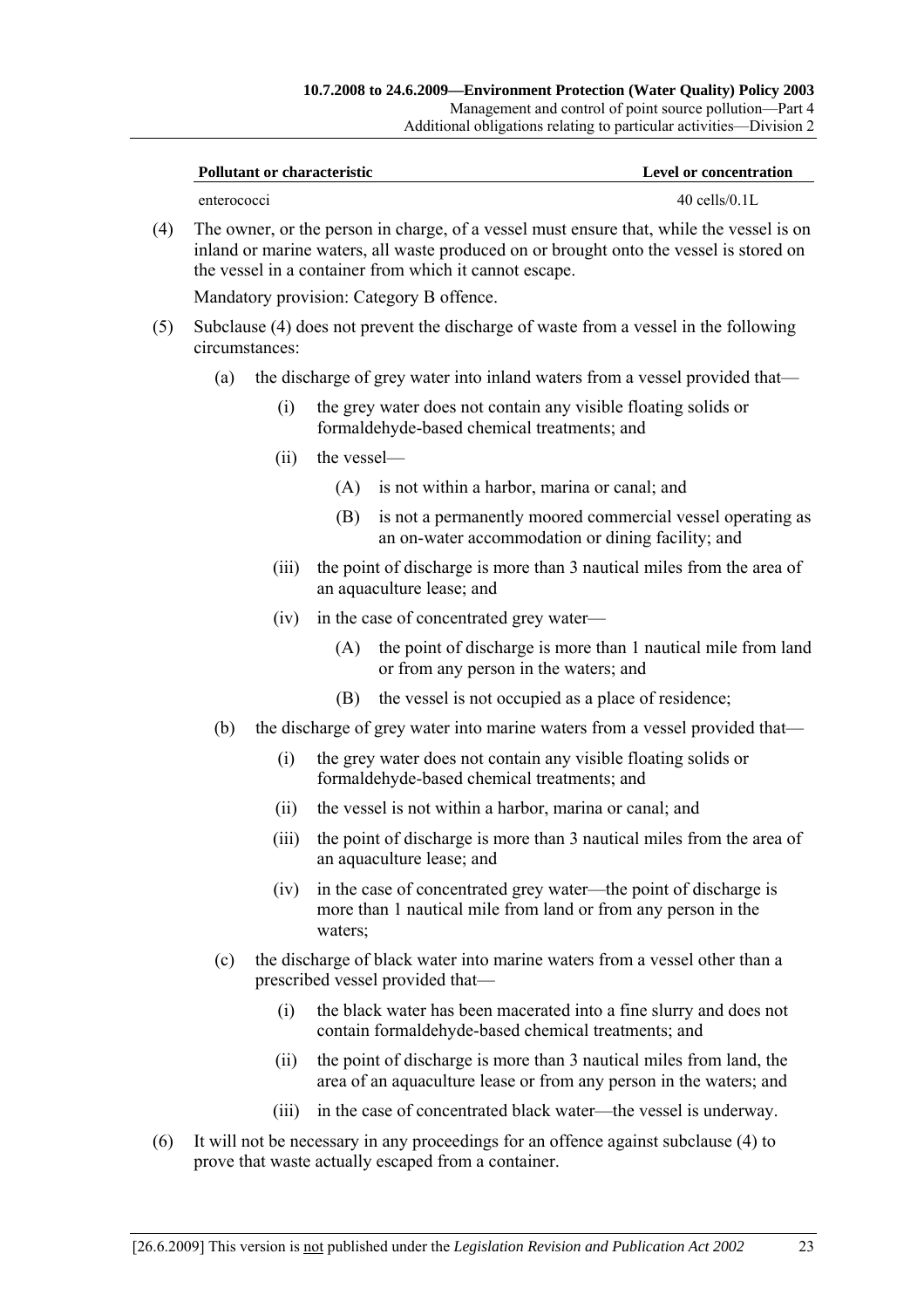- (7) Subclause (4) does not apply in relation to waste produced on or brought onto a vessel while on marine waters or grey water produced on a vessel while on inland waters  $until$ 
	- (a) in the case of a category A vessel—1 January 2009;
	- (b) in the case of a category B vessel—1 January 2010;
	- (c) in the case of any other vessel— $1$  January 2011.
- (8) Subject to subclause (10), the *Code of Practice for Vessels on Inland Waters 2003* prepared by the Authority applies in relation to a vessel.
- (9) The *Code of Practice for Vessel and Facility Management: Marine and Inland Waters 2008* prepared by the Authority applies in relation to—
	- (a) a category A vessel—on and from 1 January 2009; and
	- (b) a category B vessel—on and from 1 January 2010; and
	- (c) any other vessel—on and from 1 January 2011.
- (10) The *Code of Practice for Vessels on Inland Waters 2003* ceases to apply in relation to a vessel from the date on which the *Code of Practice for Vessel and Facility Management: Marine and Inland Waters 2008* applies in relation to the vessel.
- (11) The Authority or another administering agency may issue an environment protection order to the owner or person in charge of a vessel to give effect to the codes as applied by this clause.

#### **37—Waste depots**

 $(1)$  In this clause—

*waste depot* means premises used for the reception, storage, treatment or disposal of waste, and includes a landfill depot.

- (2) An operator of a waste depot must not discharge waste deposited or generated at the depot-
	- (a) into any waters; or
	- (b) onto land in a place from which it is reasonably likely to enter any waters (including by processes such as seepage or infiltration or carriage by wind, rain, sea spray or stormwater or by the rising of the water table).

Mandatory provision: Category B offence.

- (3) Subclause (2) will not apply until the expiry of the first year of the operation of this policy in relation to premises that were, immediately before the commencement of this policy, a waste depot.
- (4) The Authority must, in determining any matters under Part 6 of the Act in relation to a waste depot, take into account the *Guidelines for Major Solid Waste Landfill Depots 1998* prepared by the Environment Protection Agency.

#### **38—Wineries and distilleries**

 $(1)$  In this clause—

*winery or distillery* means premises used for the purposes of processing grapes or other produce to make wine or spirits, but excludes works for bottling only.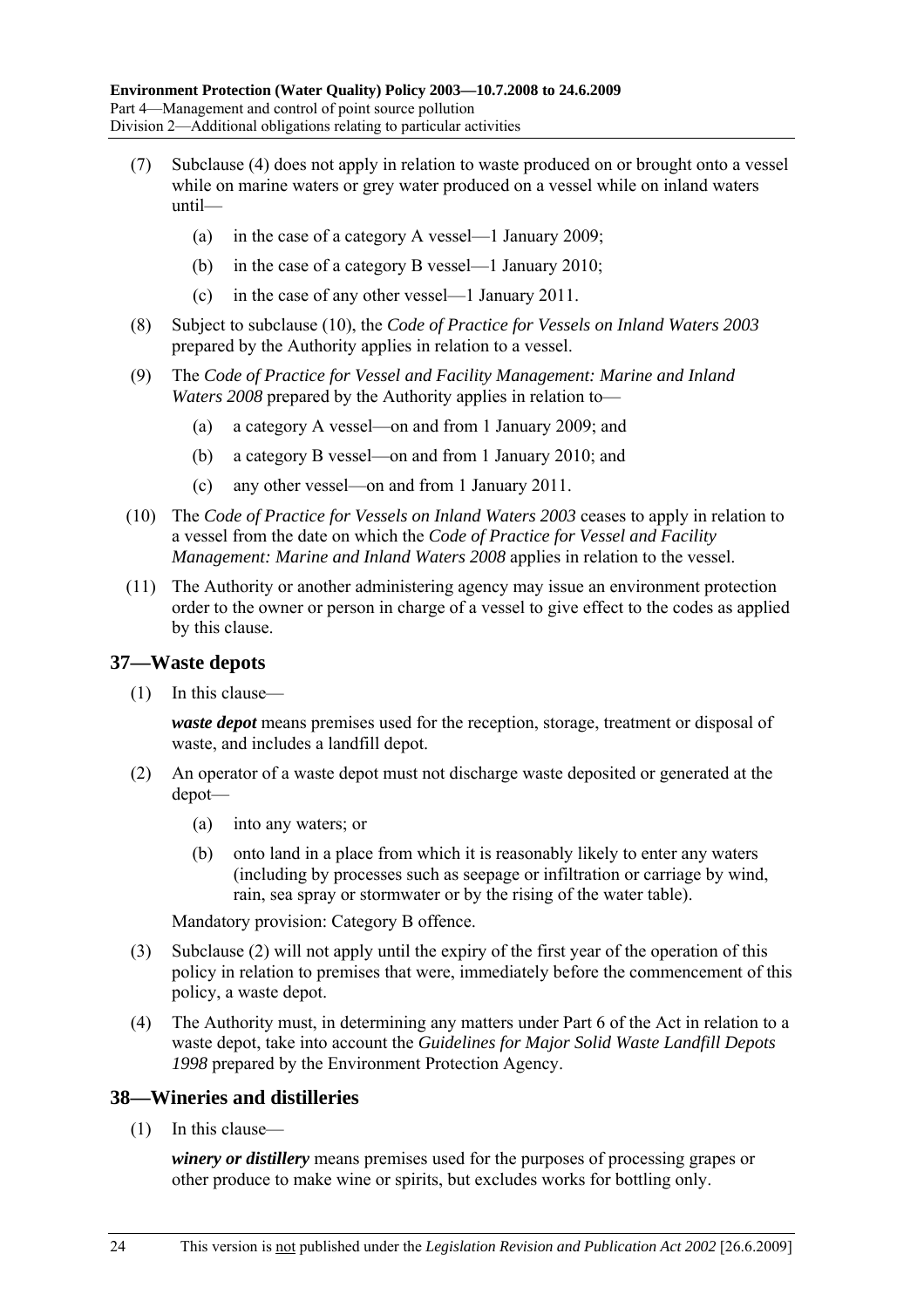- (2) An operator of a winery or distillery must ensure that—
	- (a) the premises incorporate a wastewater management system; and
	- (b) the system is effectively operating in respect of any wastewater generated at the premises while the premises are being used as a winery or distillery; and
	- $(c)$  waste generated at the premises is not discharged—
		- (i) into any waters; or
		- (ii) onto land in a place from which it is reasonably likely to enter any waters (including by processes such as seepage or infiltration or carriage by wind, rain, sea spray or stormwater or by the rising of the water table).

Mandatory provision: Category B offence.

 (3) This clause will not apply until the expiry of the first year of the operation of this policy in relation to premises that were, immediately before the commencement of this policy, a winery or a distillery.

## **Part 5—Management and control of diffuse sources of pollution**

#### **39—Road construction and maintenance—stormwater**

If an authority constructs or maintains a public road, the code titled the *Stormwater Pollution Prevention Code of Practice for Local, State and Federal Government 1997* prepared by the Authority applies.

#### **40—Building and construction industry—stormwater**

If a person undertakes a building or construction activity described in the *Stormwater Pollution Prevention Code of Practice for the Building and Construction Industry 1998* prepared by the Authority, that code applies.

#### **41—Urban stormwater**

If an authority undertakes the management of a stormwater system, or a part of such a system, the code titled *Stormwater Pollution Prevention General Code of Practice for Local, State and Federal Government 1997* prepared by the Authority applies.

#### **42—Environment protection order may be issued to give effect to code of practice under this Part**

The Authority or another administering agency may issue an environment protection order to a person who undertakes an activity referred to in this Part to give effect to the code that applies to the activity.

#### **43—Matters to be taken into account by Authority**

In determining any matters under Part 6 of the Act in relation to an activity or development, the Authority must-

 (a) take into account the potential of the activity or development to cause pollution of any waters through soil erosion, stormwater runoff or infiltration of pollutants through the soil; and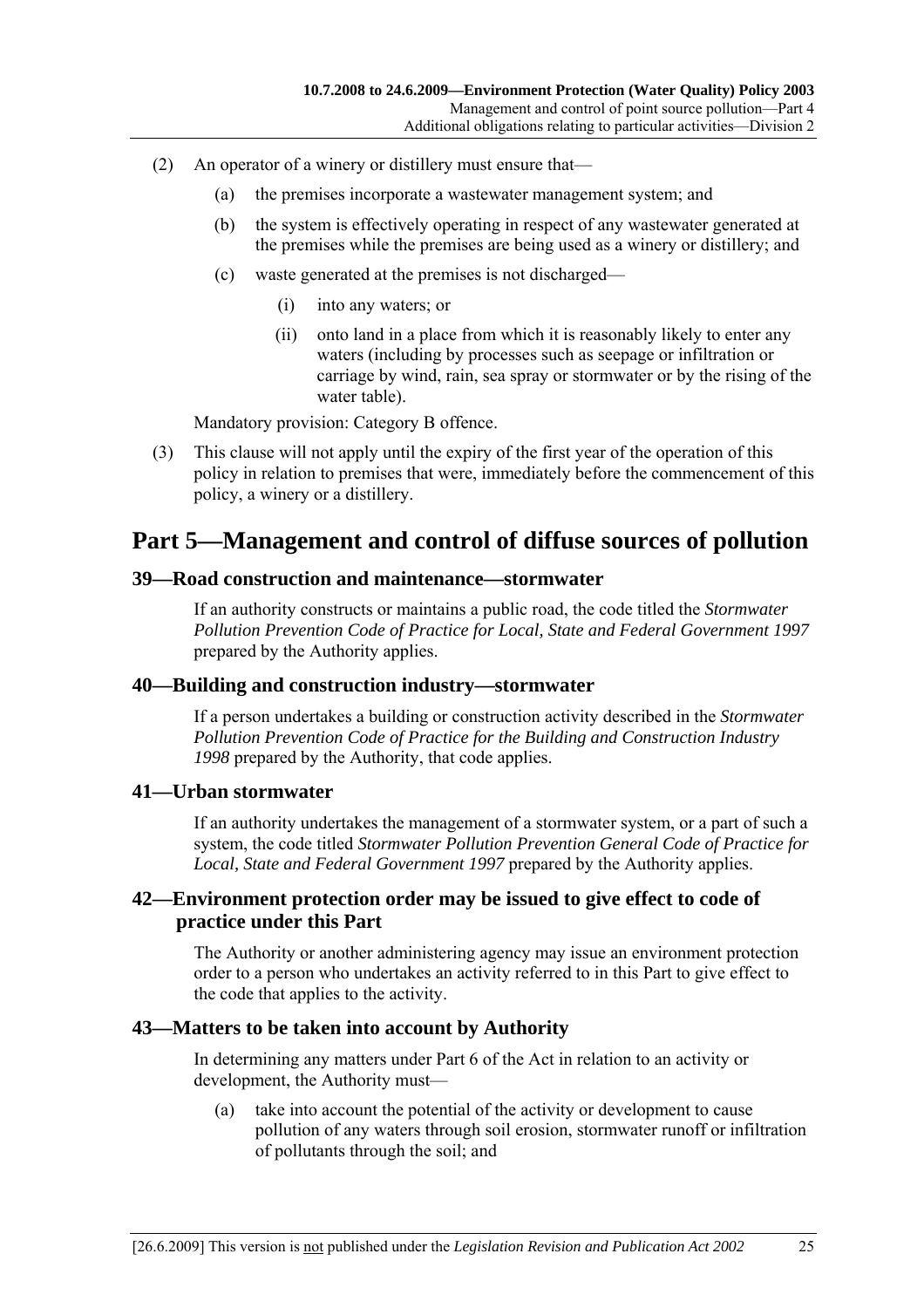(b) consider the requirements that should, in the event of an authorisation being granted, be imposed on all relevant persons for the purposes of preventing or minimising the pollution or its harmful effects,

and in imposing any such requirements, the Authority must take into account the *Stormwater Pollution Prevention Code of Practice for the Building and Construction Industry 1998* prepared by the Authority.

# **Part 6—Exemption conditions requiring monitoring and reporting**

#### **44—Exemption conditions requiring monitoring and reporting**

- (1) In granting an exemption to a person from a provision of this policy relating to the discharge of waste or pollutants into waters, the Authority must, in addition to any other conditions on which the exemption is granted, attach a condition that provides for a monitoring and reporting program to be carried out by the person.
- (2) The Authority may, as part of a monitoring and reporting program, require the person undertaking the program to have the program independently checked and verified at regular intervals and to make the results of those checks available to the Authority.

# **Schedule 1—Protected environmental values**

(Clause 8)

#### **Definitions**

In this Schedule and Schedule 2—

*aesthetics*, in relation to any waters, means the naturally occurring colour, smell, clarity and general appearance of the waters;

*primary contact*, in relation to any waters, means use of the waters for recreational activities involving immersion of the body in the water (eg, swimming, diving, surfing and water skiing);

*secondary contact*, in relation to any waters, means use of the waters for recreational activities involving some contact with the water, but not generally bodily immersion (eg, wading, boating and fishing).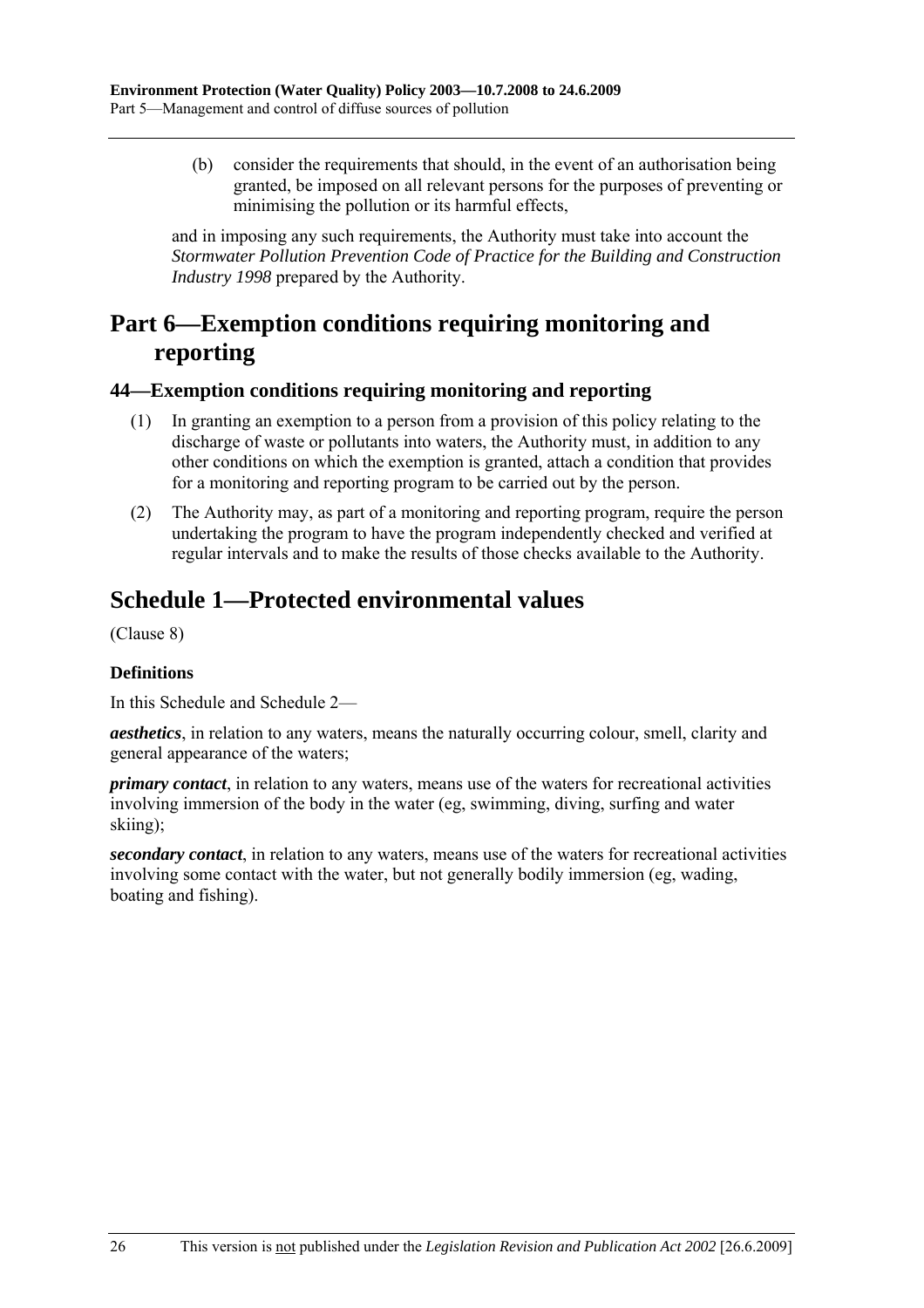| anıe |  |
|------|--|
|      |  |

| <b>Water body</b>     |       | <b>Aquatic ecosystem</b> | <b>Recreation &amp; aesthetics</b> |                      |            | <b>Potable</b> |            | Agriculture/aquaculture |             |  |  |
|-----------------------|-------|--------------------------|------------------------------------|----------------------|------------|----------------|------------|-------------------------|-------------|--|--|
|                       | fresh | marine                   | primary<br>contact                 | secondary<br>contact | aesthetics |                | irrigation | livestock               | aquaculture |  |  |
| Marine waters         |       | $\Lambda$                |                                    |                      |            |                |            |                         |             |  |  |
| Inland surface waters |       |                          |                                    |                      |            | △              |            |                         |             |  |  |
| Underground waters    | T     |                          |                                    | $-$                  | $\lambda$  | △              |            |                         |             |  |  |

**Table 2—Protected Environmental Values for Particular Bodies of Water**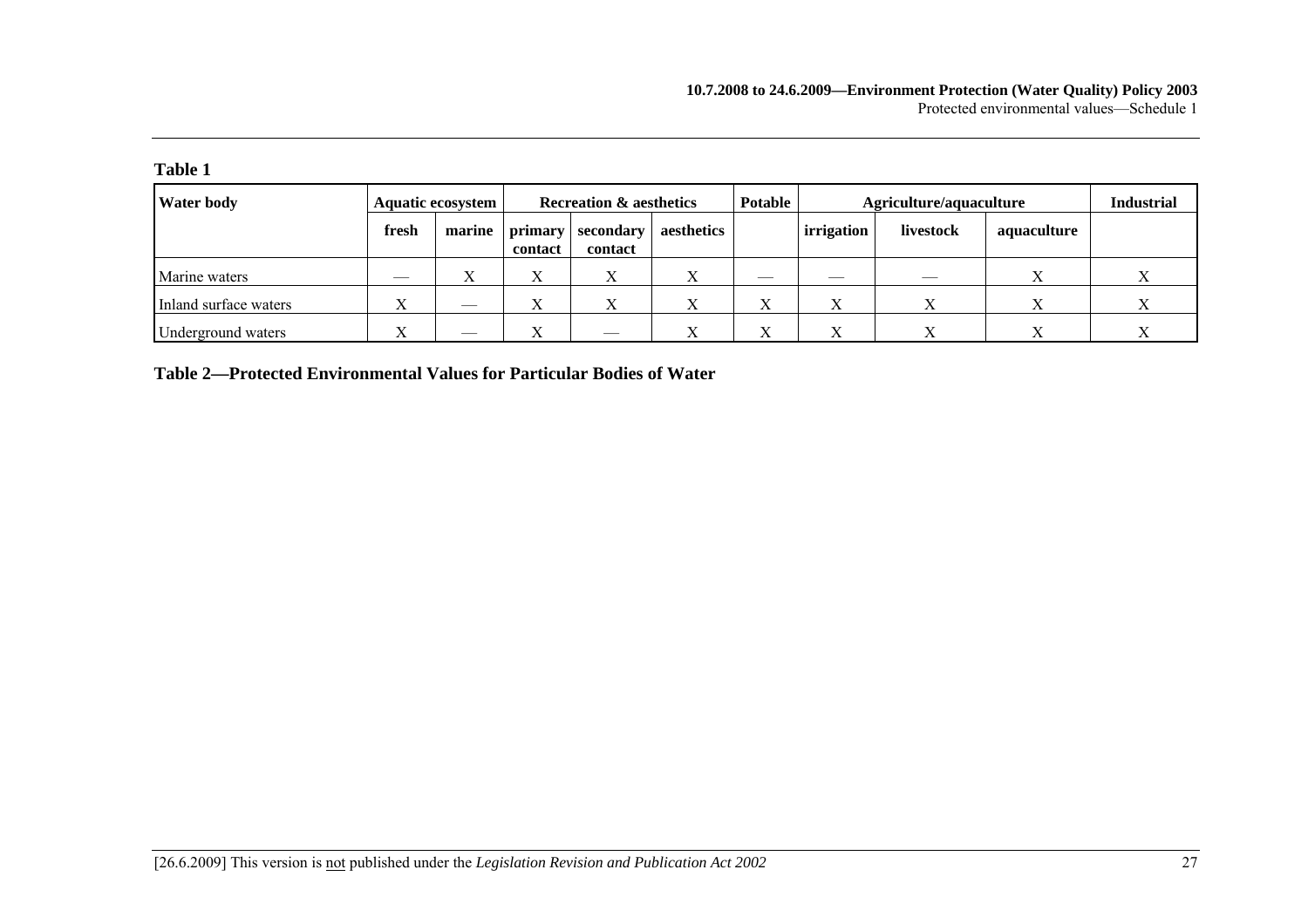# **Schedule 2—Water quality criteria**

(Clauses 9 and 13)

### **Table 1—General Criteria**

**Note—** 

All pollutant quantities listed below are in milligrams per litre (mg/L) unless otherwise indicated and are maxima.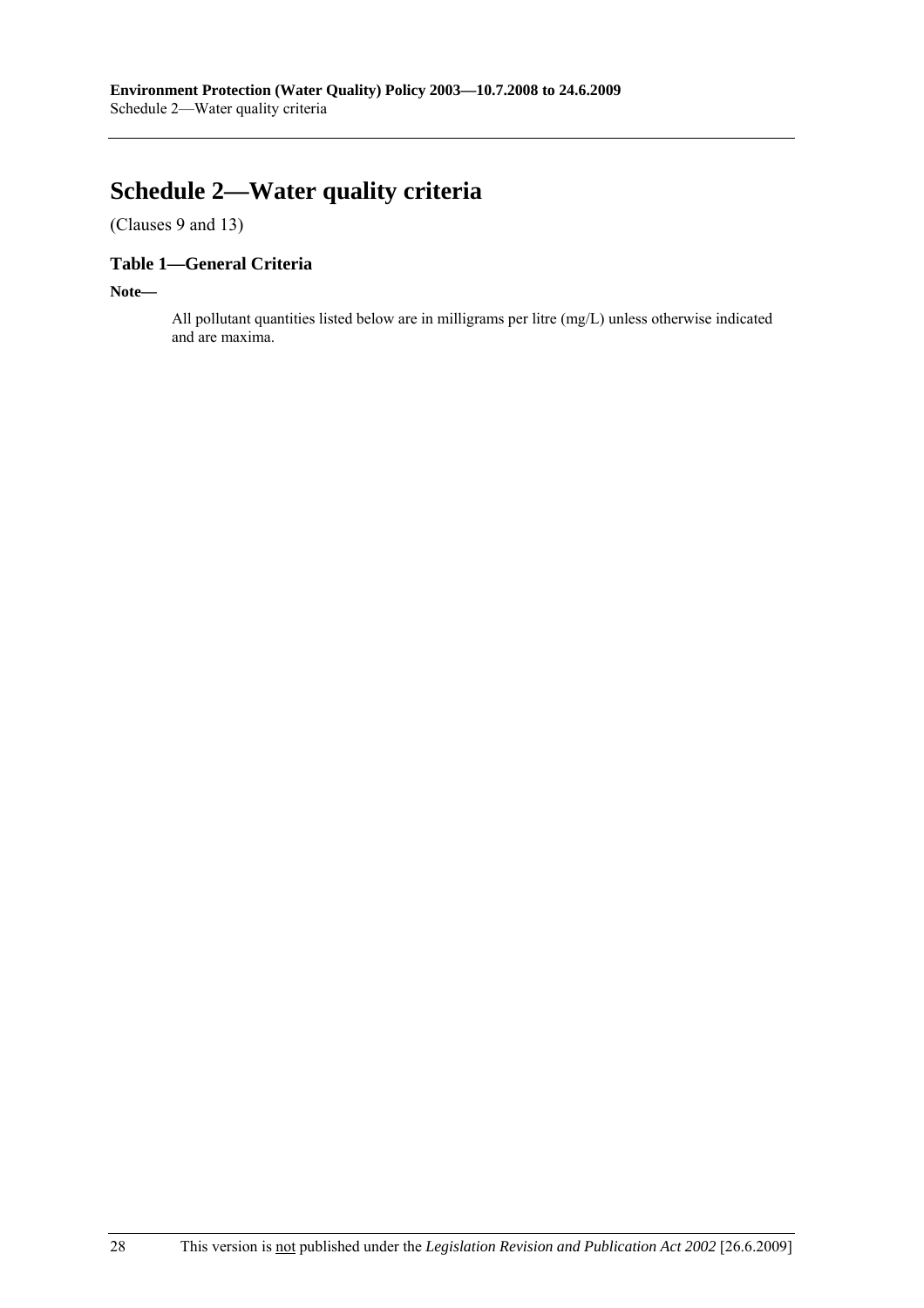#### **10.7.2008 to 24.6.2009—Environment Protection (Water Quality) Policy 2003**  Water quality criteria-Schedule 2

|                                        |        | <b>Protected environmental values</b> |                |                    |                                    |            |                |                         |             |  |  |  |  |  |
|----------------------------------------|--------|---------------------------------------|----------------|--------------------|------------------------------------|------------|----------------|-------------------------|-------------|--|--|--|--|--|
| <b>POLLUTANTS</b><br>(Clause 13(1)(a)) |        | <b>Aquatic ecosystem</b>              |                |                    | <b>Recreation &amp; aesthetics</b> |            |                | Agriculture/aquaculture |             |  |  |  |  |  |
|                                        | fresh  | marine                                |                | primary<br>contact | secondary<br>contact               | aesthetics | irrigation     | livestock               | aquaculture |  |  |  |  |  |
| <b>Metal pollutants:</b>               |        |                                       |                |                    |                                    |            |                |                         |             |  |  |  |  |  |
| aluminium (soluble *)                  | 0.1    |                                       |                |                    |                                    |            |                | 5                       |             |  |  |  |  |  |
| antimony (total)                       | 0.03   | 0.5                                   | 0.003          |                    |                                    |            |                |                         |             |  |  |  |  |  |
| arsenic (total)                        | 0.05   | 0.05                                  | 0.007          |                    |                                    |            | 0.1            | 0.5                     | 0.02        |  |  |  |  |  |
| barium                                 |        |                                       | 0.7            |                    |                                    |            |                |                         |             |  |  |  |  |  |
| beryllium (total)                      | 0.004  |                                       |                |                    |                                    |            | 0.1            | 0.1                     | 0.0001      |  |  |  |  |  |
| boron (total)                          |        |                                       | 0.3            |                    |                                    |            |                | 5                       |             |  |  |  |  |  |
| cadmium (total)                        | 0.002  | 0.002                                 | 0.002          |                    |                                    |            | 0.01           | 0.01                    |             |  |  |  |  |  |
| chromium (total)                       |        |                                       |                |                    |                                    |            |                |                         | 0.02        |  |  |  |  |  |
| chromium VI                            | 0.001  | 0.0044                                | 0.05           |                    |                                    |            |                |                         |             |  |  |  |  |  |
| cobalt (total)                         |        |                                       |                |                    |                                    |            | 0.05           |                         |             |  |  |  |  |  |
| copper (total)                         | 0.01   | 0.01                                  | $\overline{2}$ |                    |                                    |            | 0.2            | 0.5                     |             |  |  |  |  |  |
| iron (total)                           |        |                                       |                |                    |                                    |            |                |                         |             |  |  |  |  |  |
| lead (total)                           | 0.005  | 0.005                                 | 0.01           |                    |                                    |            | 0.2            | 0.1                     |             |  |  |  |  |  |
| lithium (total)                        |        |                                       |                |                    |                                    |            | 2.5            |                         |             |  |  |  |  |  |
| manganese (total)                      |        |                                       | 0.5            |                    |                                    |            | $\overline{2}$ |                         | 0.1         |  |  |  |  |  |
| mercury (total)                        | 0.0001 | 0.0001                                | 0.001          |                    |                                    |            | 0.002          | 0.002                   | 0.0005      |  |  |  |  |  |
| molybdenum (total)                     |        |                                       | 0.05           |                    |                                    |            | 0.01           | 0.01                    |             |  |  |  |  |  |
| nickel (total)                         | 0.15   | 0.015                                 | 0.02           |                    |                                    |            | 0.2            | 1                       | 0.1         |  |  |  |  |  |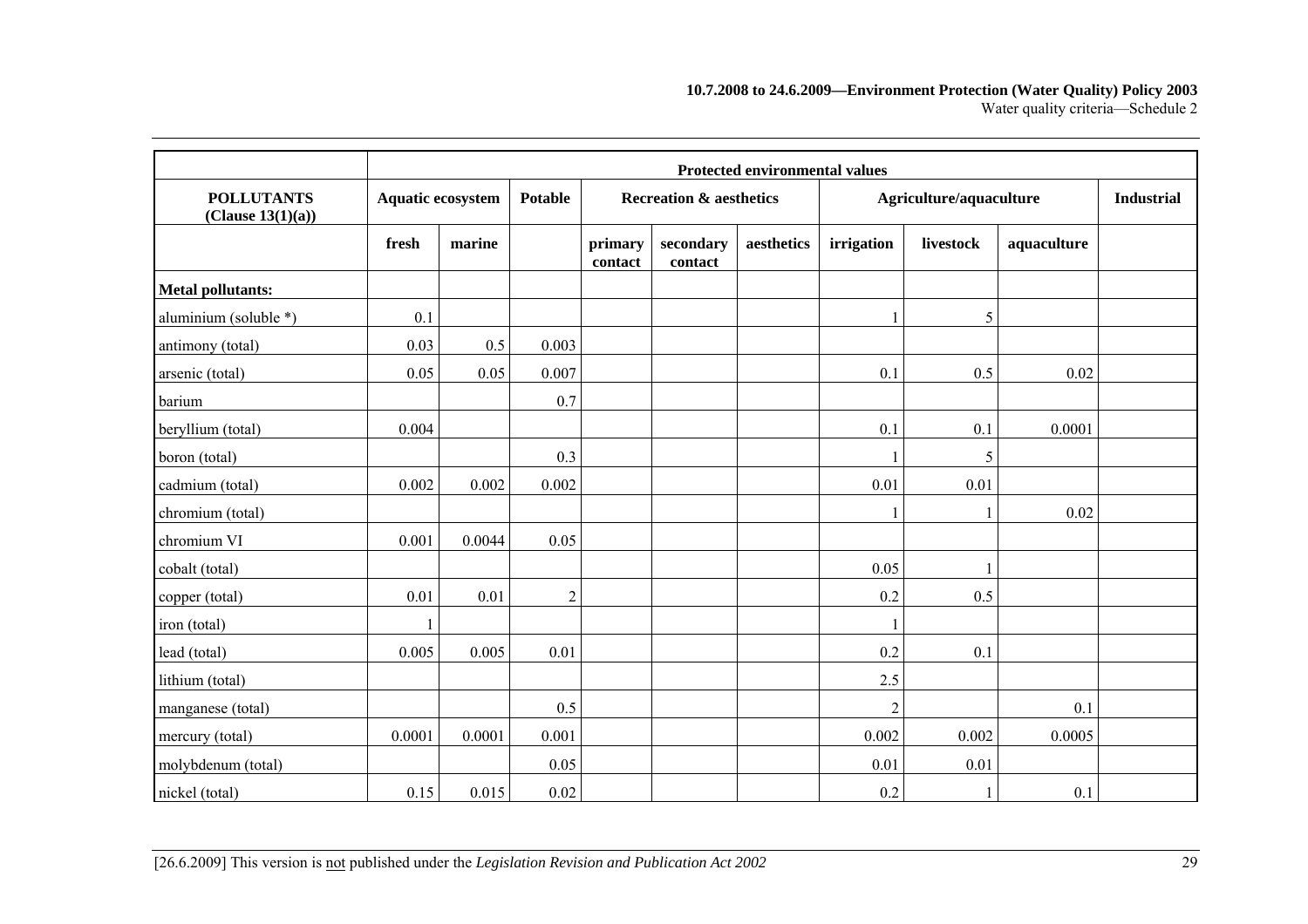#### **Environment Protection (Water Quality) Policy 2003—10.7.2008 to 24.6.2009**

Schedule 2-Water quality criteria

|                                              | <b>Protected environmental values</b> |                          |              |                    |                                    |            |                |                         |             |  |  |  |
|----------------------------------------------|---------------------------------------|--------------------------|--------------|--------------------|------------------------------------|------------|----------------|-------------------------|-------------|--|--|--|
| <b>POLLUTANTS</b><br>(Clause 13(1)(a))       |                                       | <b>Aquatic ecosystem</b> |              |                    | <b>Recreation &amp; aesthetics</b> |            |                | Agriculture/aquaculture |             |  |  |  |
|                                              | fresh                                 | marine                   |              | primary<br>contact | secondary<br>contact               | aesthetics | irrigation     | livestock               | aquaculture |  |  |  |
| selenium (total)                             | 0.005                                 | 0.07                     | 0.01         |                    |                                    |            | 0.02           | 0.02                    |             |  |  |  |
| silver (total)                               | 0.0001                                | 0.001                    | 0.1          |                    |                                    |            |                |                         |             |  |  |  |
| thallium (total)                             | 0.004                                 | 0.02                     |              |                    |                                    |            |                |                         |             |  |  |  |
| uranium (total)                              |                                       |                          | 0.02         |                    |                                    |            | 0.01           | 0.2                     |             |  |  |  |
| vanadium (total)                             |                                       |                          |              |                    |                                    |            | 0.1            | 0.1                     |             |  |  |  |
| zinc (total)                                 | 0.05                                  | 0.05                     |              |                    |                                    |            | $\overline{2}$ | 20                      | 0.005       |  |  |  |
| Inorganic pollutants:                        |                                       |                          |              |                    |                                    |            |                |                         |             |  |  |  |
| ammonia (total as nitrogen)                  | 0.5                                   | 0.2                      |              |                    |                                    |            |                |                         |             |  |  |  |
| ammonia (NH3 as nitrogen)                    | 0.01                                  | 0.05                     |              |                    |                                    |            |                |                         |             |  |  |  |
| Biochemical Oxygen Demand<br>$(5$ -day test) | 10                                    | 10                       |              |                    |                                    |            |                |                         |             |  |  |  |
| chlorine (total)                             | 0.003                                 | 0.0075                   |              |                    |                                    |            |                |                         |             |  |  |  |
| colour (Hazen units)                         | 30                                    | 15                       |              |                    |                                    |            |                |                         |             |  |  |  |
| cyanide (total)                              |                                       |                          | 0.08         |                    |                                    |            |                |                         |             |  |  |  |
| iodide                                       |                                       |                          | 0.1          |                    |                                    |            |                |                         |             |  |  |  |
| fluoride                                     |                                       |                          | 1.5          |                    |                                    |            | 1              | $\overline{2}$          |             |  |  |  |
| nitrate (as nitrogen)                        |                                       |                          | 10           |                    |                                    |            |                | 30                      |             |  |  |  |
| nitrite (as nitrogen)                        |                                       |                          | $\mathbf{1}$ |                    |                                    |            |                | 10                      |             |  |  |  |
| oxidised nitrogen (as nitrogen)              | 0.5                                   | 0.2                      |              |                    |                                    |            |                |                         |             |  |  |  |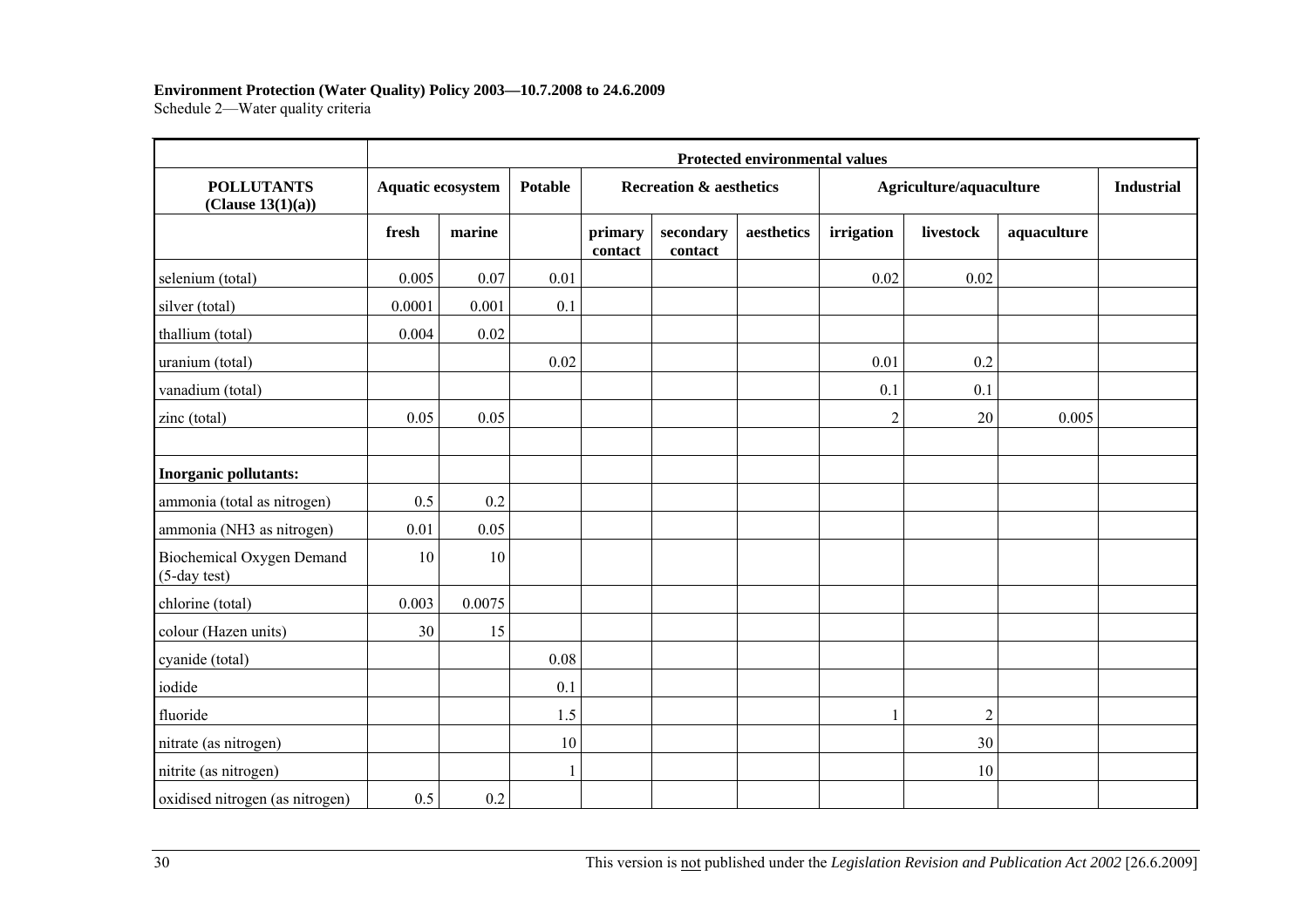#### **10.7.2008 to 24.6.2009—Environment Protection (Water Quality) Policy 2003**  Water quality criteria-Schedule 2

|                                                             | <b>Protected environmental values</b> |        |                |                    |                                    |            |                         |           |             |                   |  |
|-------------------------------------------------------------|---------------------------------------|--------|----------------|--------------------|------------------------------------|------------|-------------------------|-----------|-------------|-------------------|--|
| <b>POLLUTANTS</b><br>Aquatic ecosystem<br>(Clause 13(1)(a)) |                                       |        | <b>Potable</b> |                    | <b>Recreation &amp; aesthetics</b> |            | Agriculture/aquaculture |           |             | <b>Industrial</b> |  |
|                                                             | fresh                                 | marine |                | primary<br>contact | secondary<br>contact               | aesthetics | irrigation              | livestock | aquaculture |                   |  |
| phosphorus (total as<br>phosphorus)                         | 0.5                                   | 0.5    |                |                    |                                    |            |                         |           |             |                   |  |
| phosphorus (soluble as<br>phosphorus)                       | 0.1                                   | 0.1    |                |                    |                                    |            |                         |           |             |                   |  |
| salinity (percentage variation)                             | 10                                    |        |                |                    |                                    |            |                         |           |             |                   |  |
| sulfate                                                     |                                       |        | 500            |                    |                                    |            |                         | 1000      |             |                   |  |
| sulfide                                                     | 0.002                                 | 0.002  |                |                    |                                    |            |                         |           |             |                   |  |
| suspended sediment                                          | 20                                    | 10     |                |                    |                                    |            |                         |           |             |                   |  |
| total nitrogen (as nitrogen)                                | 5                                     | 5      |                |                    |                                    |            |                         |           |             |                   |  |
| total organic carbon                                        | 15                                    | 10     |                |                    |                                    |            |                         |           |             |                   |  |
| turbidity (Nephelometric<br>Turbidity units (NTU))          | 20                                    | 10     | 5              | 20                 |                                    |            |                         |           |             |                   |  |
|                                                             |                                       |        |                |                    |                                    |            |                         |           |             |                   |  |
| <b>Organic pollutants:</b>                                  |                                       |        |                |                    |                                    |            |                         |           |             |                   |  |
| Chlorinated phenols                                         |                                       |        |                |                    |                                    |            |                         |           |             |                   |  |
| monochlorophenol                                            | 0.007                                 |        | 0.0001         |                    |                                    |            |                         |           |             |                   |  |
| 2,4-dichlorophenol                                          | 0.0002                                |        | 0.0003         |                    |                                    |            |                         |           |             |                   |  |
| trichlorophenol (total)                                     | 0.018                                 |        | 0.002          |                    |                                    |            |                         |           |             |                   |  |
| 2,4,5-trichlorophenol                                       |                                       | 0.008  | 0.002          |                    |                                    |            |                         |           |             |                   |  |
| tetrachlorophenol                                           | 0.001                                 |        |                |                    |                                    |            |                         |           |             |                   |  |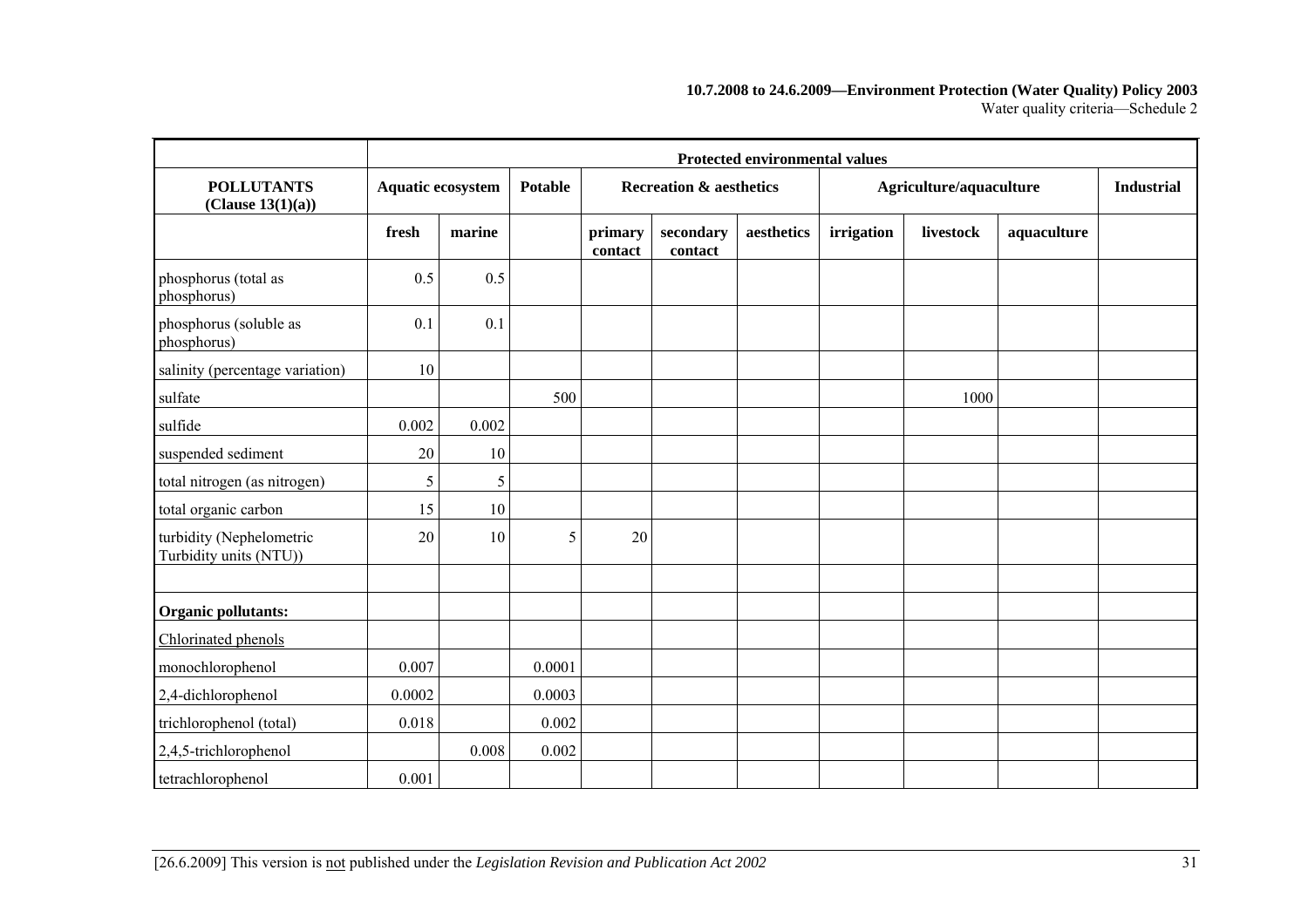#### **Environment Protection (Water Quality) Policy 2003—10.7.2008 to 24.6.2009**

Schedule 2-Water quality criteria

|                                        | <b>Protected environmental values</b> |        |                |                    |                                    |            |            |                         |             |  |
|----------------------------------------|---------------------------------------|--------|----------------|--------------------|------------------------------------|------------|------------|-------------------------|-------------|--|
| <b>POLLUTANTS</b><br>(Clause 13(1)(a)) | <b>Aquatic ecosystem</b>              |        | <b>Potable</b> |                    | <b>Recreation &amp; aesthetics</b> |            |            | Agriculture/aquaculture |             |  |
|                                        | fresh                                 | marine |                | primary<br>contact | secondary<br>contact               | aesthetics | irrigation | livestock               | aquaculture |  |
| oil and grease                         | 10                                    | 10     |                |                    |                                    | 10         |            |                         |             |  |
| pentachlorophenol                      | 0.00005                               | 0.0002 | 0.00001        |                    |                                    |            |            |                         |             |  |
| Chlorobenzenes                         |                                       |        |                |                    |                                    |            |            |                         |             |  |
| 1,2-dichlorobenzene                    | 0.0025                                |        | 1.5            |                    |                                    |            |            |                         |             |  |
| 1,3-dichlorobenzene                    | 0.0025                                |        |                |                    |                                    |            |            |                         |             |  |
| 1,4-dichlorobenzene                    | 0.004                                 |        | 0.04           |                    |                                    |            |            |                         |             |  |
| monochlorobenzene                      | 0.015                                 |        |                |                    |                                    |            |            |                         |             |  |
| trichlorobenzenes (total)              |                                       |        | 0.03           |                    |                                    |            |            |                         |             |  |
| 1,2,3-trichlorobenzene                 | 0.0009                                |        |                |                    |                                    |            |            |                         |             |  |
| 1,2,4-trichlorobenzene                 | 0.0005                                |        |                |                    |                                    |            |            |                         |             |  |
| 1,3,5-trichlorobenzene                 | 0.0007                                |        |                |                    |                                    |            |            |                         |             |  |
| 1,2,3,4-tetrachlorobenzene             | 0.0001                                |        |                |                    |                                    |            |            |                         |             |  |
| 1,2,3,5-tetrachlorobenzene             | 0.0001                                |        |                |                    |                                    |            |            |                         |             |  |
| 1,2,4,5-tetrachlorobenzene             | 0.0002                                |        |                |                    |                                    |            |            |                         |             |  |
| pentachlorobenzene                     | 0.00003                               |        |                |                    |                                    |            |            |                         |             |  |
| hexachlorobenzene                      | 0.000007                              |        |                |                    |                                    |            |            |                         |             |  |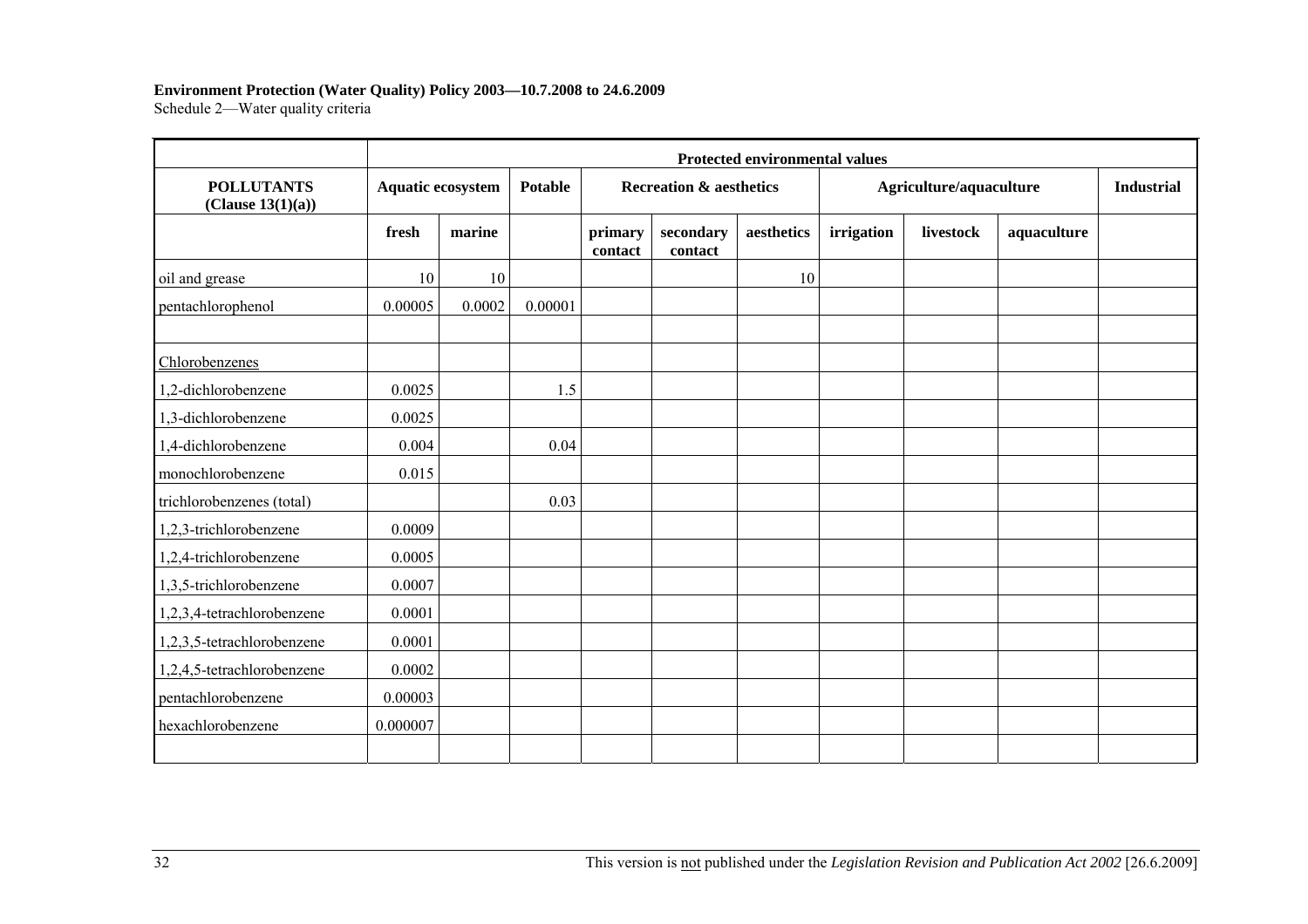#### **10.7.2008 to 24.6.2009—Environment Protection (Water Quality) Policy 2003**  Water quality criteria-Schedule 2

|                                        | <b>Protected environmental values</b> |         |        |                                                      |                      |            |                         |                   |             |  |  |
|----------------------------------------|---------------------------------------|---------|--------|------------------------------------------------------|----------------------|------------|-------------------------|-------------------|-------------|--|--|
| <b>POLLUTANTS</b><br>(Clause 13(1)(a)) | <b>Aquatic ecosystem</b>              |         |        | <b>Potable</b><br><b>Recreation &amp; aesthetics</b> |                      |            | Agriculture/aquaculture | <b>Industrial</b> |             |  |  |
|                                        | fresh                                 | marine  |        | primary<br>contact                                   | secondary<br>contact | aesthetics | irrigation              | livestock         | aquaculture |  |  |
| Organotins                             |                                       |         |        |                                                      |                      |            |                         |                   |             |  |  |
| tributyltins                           | 0.00008                               | 0.00002 | 0.001  |                                                      |                      |            |                         |                   |             |  |  |
|                                        |                                       |         |        |                                                      |                      |            |                         |                   |             |  |  |
| Plasticisers                           |                                       |         |        |                                                      |                      |            |                         |                   |             |  |  |
| di(2-ethylhexyl) phthalate             |                                       |         | 0.01   |                                                      |                      |            |                         |                   |             |  |  |
|                                        |                                       |         |        |                                                      |                      |            |                         |                   |             |  |  |
| Other organic pollutants               |                                       |         |        |                                                      |                      |            |                         |                   |             |  |  |
| acrlyamide                             |                                       |         | 0.0002 |                                                      |                      |            |                         |                   |             |  |  |
| benzene                                | 0.3                                   | 0.3     | 0.001  |                                                      |                      |            |                         |                   | 0.04        |  |  |
| carbon tetrachloride                   |                                       |         | 0.003  |                                                      |                      |            |                         |                   |             |  |  |
| 1,2-dichloroethane                     |                                       |         | 0.003  |                                                      |                      |            |                         |                   |             |  |  |
| 1,1-dichloroethene                     |                                       |         | 0.03   |                                                      |                      |            |                         |                   |             |  |  |
| 1,2-dichloroethene                     |                                       |         | 0.06   |                                                      |                      |            |                         |                   |             |  |  |
| dichloromethane                        |                                       |         | 0.004  |                                                      |                      |            |                         |                   |             |  |  |
| epichlorohydrin                        |                                       |         | 0.0005 |                                                      |                      |            |                         |                   |             |  |  |
| ethylbenzene                           |                                       |         | 0.3    |                                                      |                      |            |                         |                   |             |  |  |
| ethylenediamine tetraacetic acid       |                                       |         | 0.25   |                                                      |                      |            |                         |                   |             |  |  |
| hexachlorobutadiene                    |                                       |         | 0.0007 |                                                      |                      |            |                         |                   |             |  |  |
| nitrilotriacetic acid                  |                                       |         | 0.2    |                                                      |                      |            |                         |                   |             |  |  |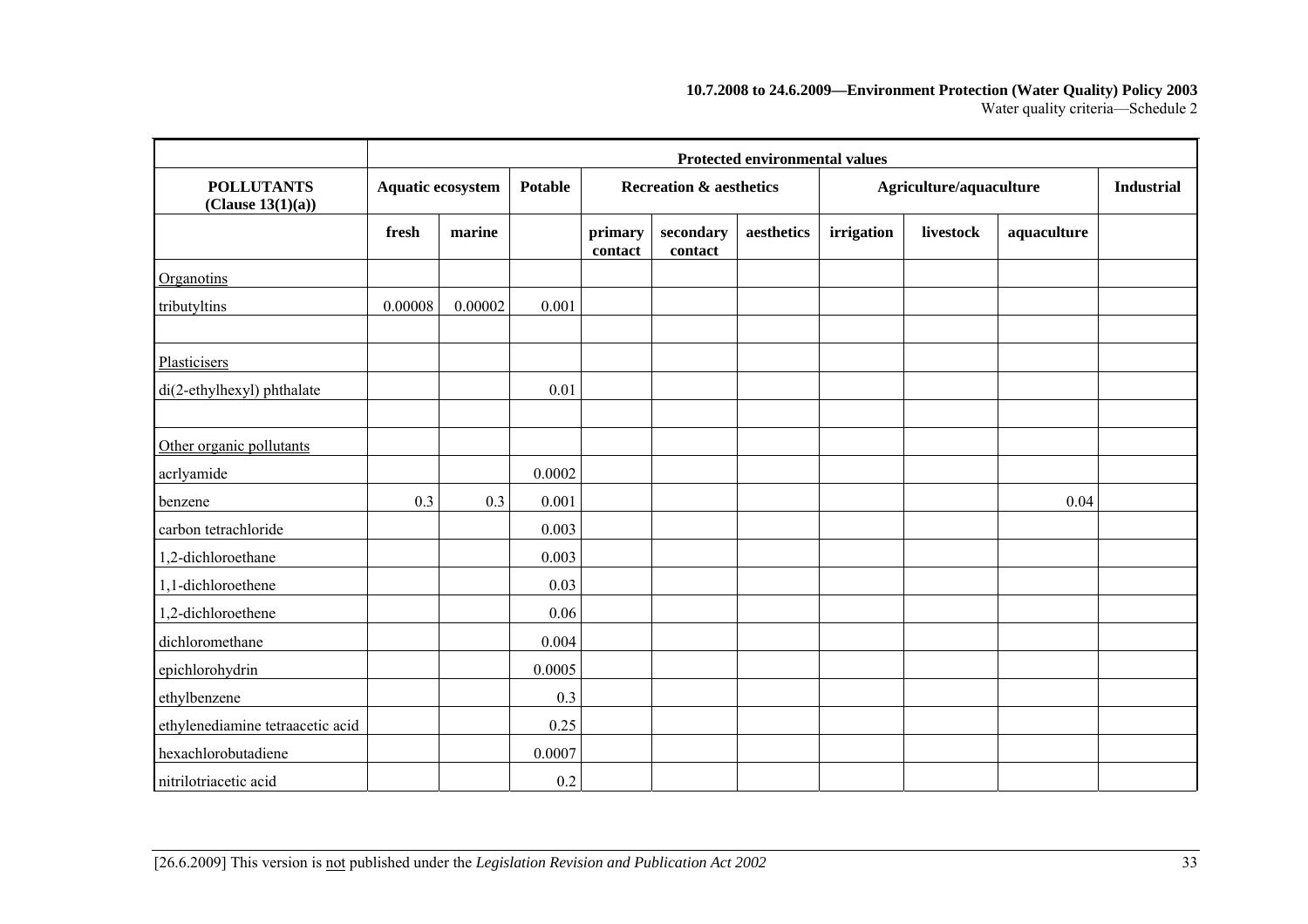#### **Environment Protection (Water Quality) Policy 2003—10.7.2008 to 24.6.2009**

Schedule 2-Water quality criteria

|                                                                   | <b>Protected environmental values</b> |                  |                  |                    |                                    |            |            |                         |              |  |  |  |
|-------------------------------------------------------------------|---------------------------------------|------------------|------------------|--------------------|------------------------------------|------------|------------|-------------------------|--------------|--|--|--|
| <b>POLLUTANTS</b><br>(Clause 13(1)(a))                            | Aquatic ecosystem                     |                  | Potable          |                    | <b>Recreation &amp; aesthetics</b> |            |            | Agriculture/aquaculture |              |  |  |  |
|                                                                   | fresh                                 | marine           |                  | primary<br>contact | secondary<br>contact               | aesthetics | irrigation | livestock               | aquaculture  |  |  |  |
| pesticides                                                        | $\boldsymbol{0}$                      | $\mathbf{0}$     | $\mathbf{0}$     |                    |                                    |            |            |                         |              |  |  |  |
| polyaromatic hydrocarbons<br>(PAHs)                               | 0.003                                 | 0.003            | 0.00001          |                    |                                    |            |            |                         |              |  |  |  |
| phenol                                                            | 0.05                                  | 0.05             |                  |                    |                                    |            |            |                         |              |  |  |  |
| polychlorinated biphenyls<br>(PCBs)                               | 0.000001                              | 0.000004         |                  |                    |                                    |            |            |                         | 0.0005       |  |  |  |
| styrene                                                           |                                       |                  | 0.03             |                    |                                    |            |            |                         |              |  |  |  |
| 2,3,7,8 tetra-<br>chlorodibenzodioxin<br>(2378 TCDD)              | $\theta$                              | $\boldsymbol{0}$ | $\boldsymbol{0}$ |                    |                                    |            |            |                         |              |  |  |  |
| tetrachloroethene                                                 |                                       |                  | 0.04             |                    |                                    |            |            |                         |              |  |  |  |
| toluene                                                           | 0.3                                   |                  | 0.8              |                    |                                    |            |            |                         |              |  |  |  |
| vinyl chloride                                                    |                                       |                  | 0.0003           |                    |                                    |            |            |                         |              |  |  |  |
| xylene                                                            |                                       |                  | 0.6              |                    |                                    |            |            |                         |              |  |  |  |
| Microbiological pollutants<br>(organisms per<br>100 millilitres): |                                       |                  |                  |                    |                                    |            |            |                         |              |  |  |  |
| faecal coliforms or E.coli                                        |                                       |                  | $\boldsymbol{0}$ | 150                | 1000                               |            | 1000       | 1000                    | $\mathbf{0}$ |  |  |  |
| Enterococci                                                       |                                       |                  |                  | 33                 |                                    |            |            |                         |              |  |  |  |
|                                                                   |                                       |                  |                  |                    |                                    |            |            |                         |              |  |  |  |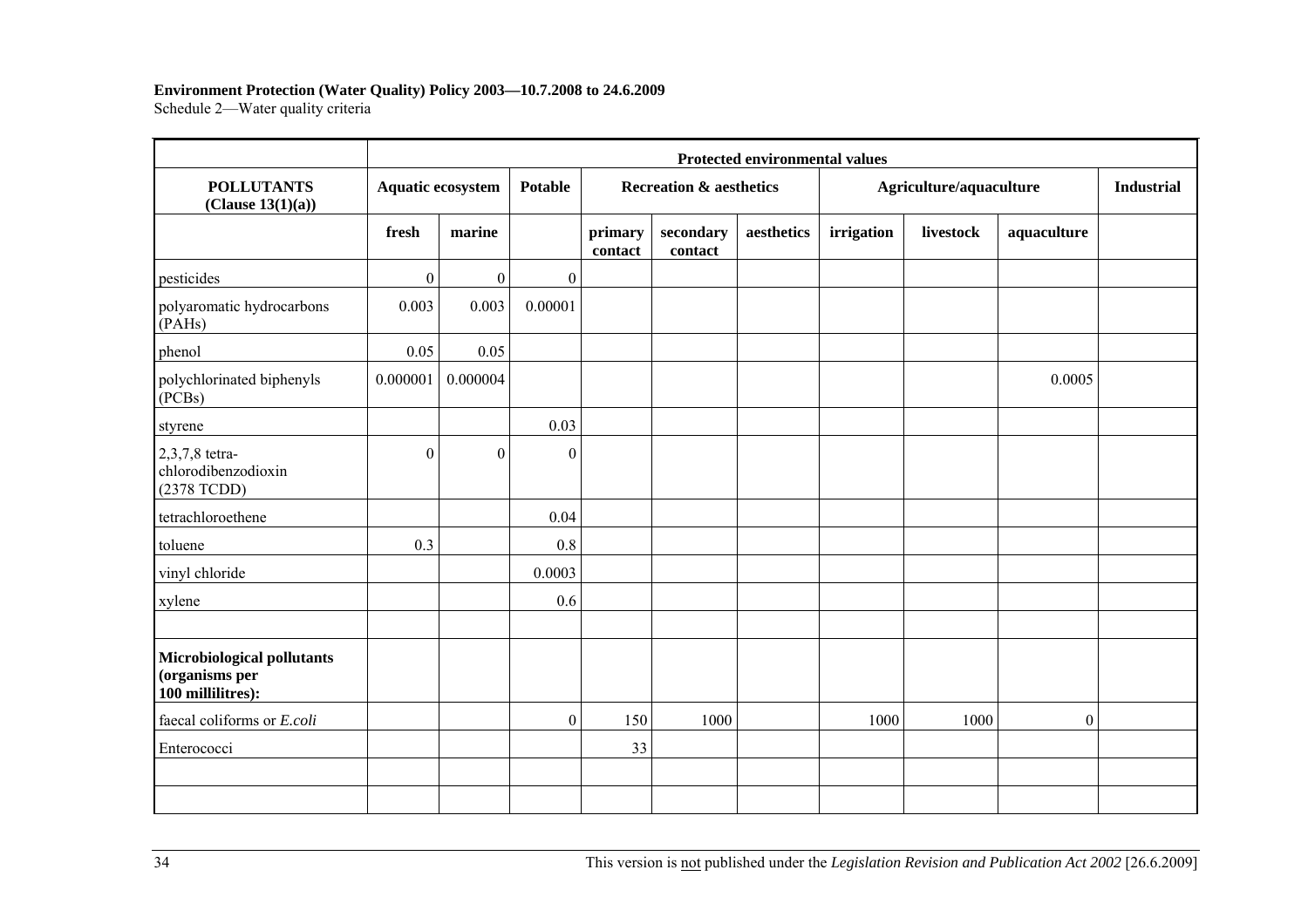#### **10.7.2008 to 24.6.2009—Environment Protection (Water Quality) Policy 2003**  Water quality criteria-Schedule 2

|                                                                                                                                                                                                                    |                          | <b>Protected environmental values</b> |                        |                                    |                      |            |                         |           |             |                   |
|--------------------------------------------------------------------------------------------------------------------------------------------------------------------------------------------------------------------|--------------------------|---------------------------------------|------------------------|------------------------------------|----------------------|------------|-------------------------|-----------|-------------|-------------------|
| <b>POLLUTANTS</b><br>(Clause $13(1)(a)$ )                                                                                                                                                                          | <b>Aquatic ecosystem</b> |                                       | <b>Potable</b>         | <b>Recreation &amp; aesthetics</b> |                      |            | Agriculture/aquaculture |           |             | <b>Industrial</b> |
|                                                                                                                                                                                                                    | fresh                    | marine                                |                        | primary<br>contact                 | secondary<br>contact | aesthetics | irrigation              | livestock | aquaculture |                   |
| <b>CHARACTERISTICS</b><br>(Clause 13(1)(b))                                                                                                                                                                        |                          |                                       |                        |                                    |                      |            |                         |           |             |                   |
| oxygen (dissolved)                                                                                                                                                                                                 | >6                       | >6                                    |                        |                                    |                      |            |                         |           |             |                   |
| pH (pH units)                                                                                                                                                                                                      | between<br>$6.5 - 9$     |                                       | between<br>$6.5 - 8.5$ |                                    |                      |            | between<br>$4.5 - 9$    |           |             |                   |
| Note-<br>$\ast$<br>Soluble means fully dissolved or filterable through a 0.1 micron filter.<br>$\ast$<br>Zero means that the pollutant must not be detectable when measured by a method approved by the Authority. |                          |                                       |                        |                                    |                      |            |                         |           |             |                   |

**Table 2—Criteria for particular bodies of water**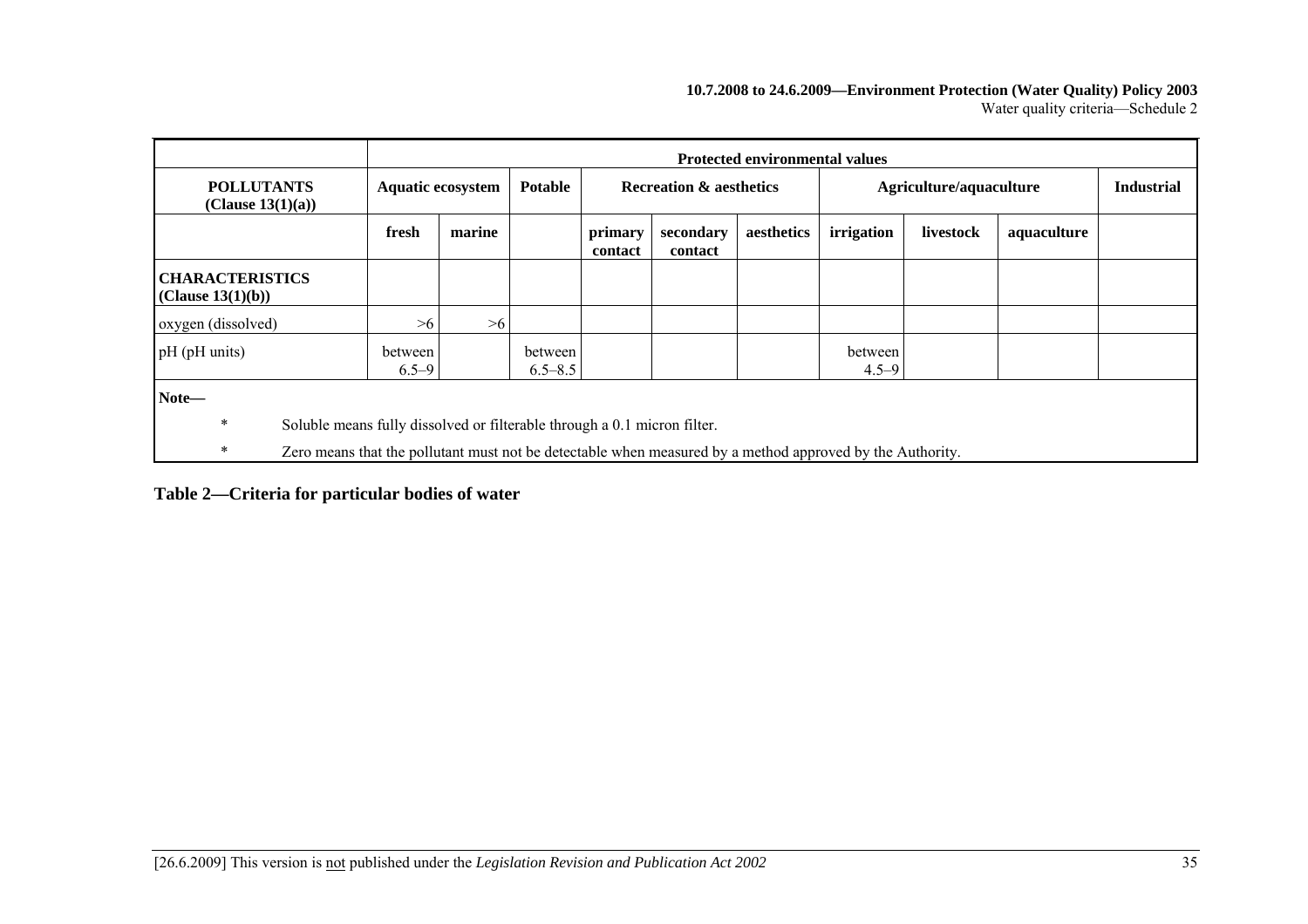# **Schedule 3—Discharge limits**

(Clause 16)

## **Schedule 4—Listed pollutants**

(Clauses 17 and 19)

## **Part 1**

Agricultural chemicals Airconditioning or cooling system wastewater Brick, bitumen or concrete cutting wastewater Building construction or demolition waste Building washwater Carpet or upholstery cleaning waste Chemicals designed for human or animal therapeutic use Cleaning agents Concrete waste Condensate from compressors Detergents and their byproducts Engine coolant Fire sprinkler test water Fuel dispensing area washwater Hard waste (eg vehicles, tyres, batteries, metal parts, piping) High pressure water blasting waste Motor vehicle servicing or repairs waste Oil, grease or lubricants Paint and paint scrapings Painting washwater Paint stripping waste Petroleum products Photographic chemicals Plaster, plaster waste and plaster wastewater Pool backwash water Pool chemicals Putrescible waste (eg food scraps, dead animals)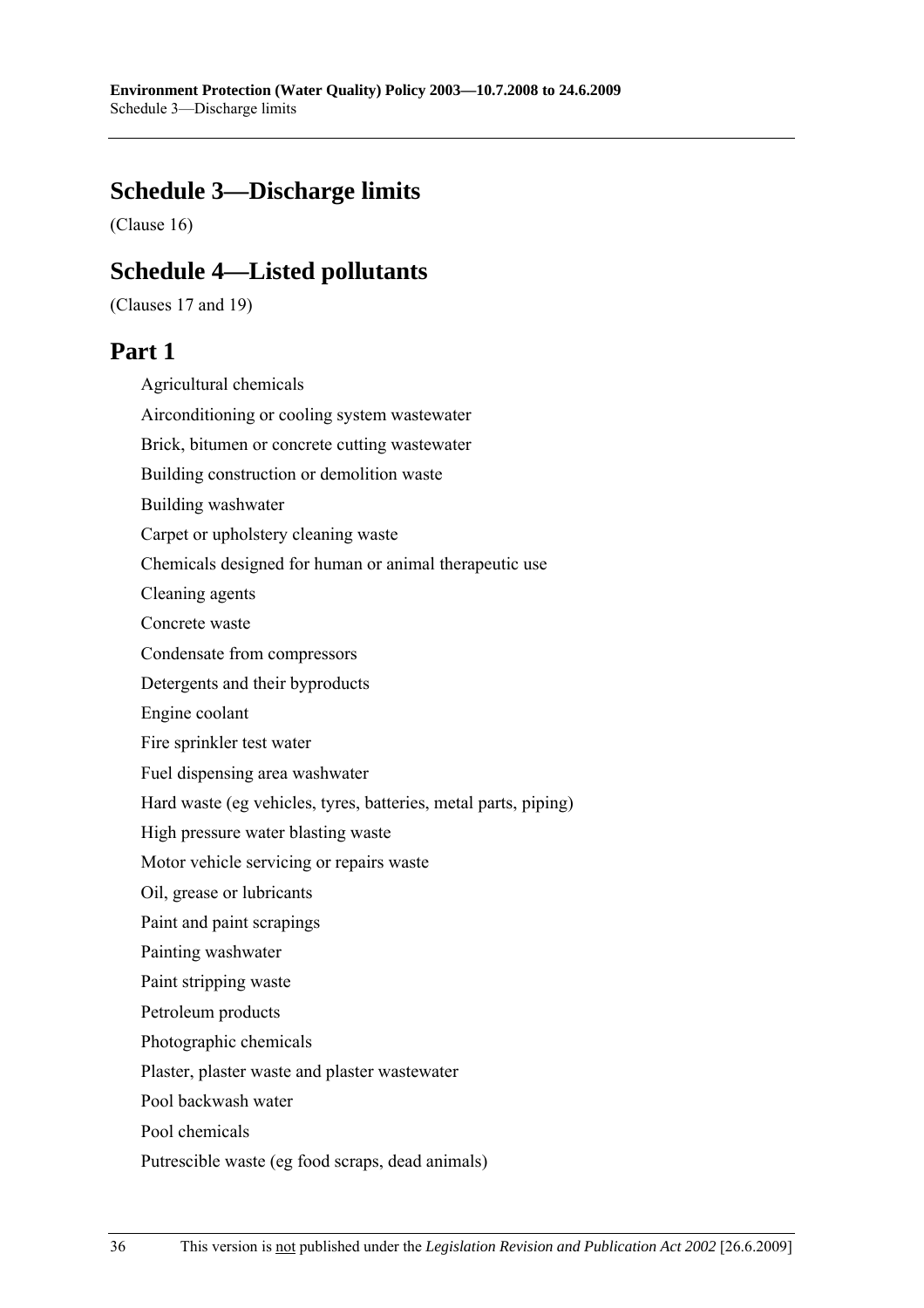Roof cleaning waste Rubbish (eg cans, bottles, plastic items or materials) Sawdust Sewage Solvents Stain or varnish Steam cleaning waste Street cleaning waste Timber preservatives Washdown water from cleaning animals or animal enclosures Washdown water from cleaning vehicles, plant or equipment Washdown water from commercial or industrial premises or wharves Waste from grease traps Wastes listed in Part B of Schedule 1 of the Act

# **Part 2**

Animal faeces Fertilisers Green waste (eg lawn clippings, leaves, prunings) Soil, clay, gravel or sand

# **Schedule 5—Listed pollutants**

(Clause 18) Oil or petroleum products Paint or paint products Sewage Timber preservatives Wastes listed in Part B of Schedule 1 of the Act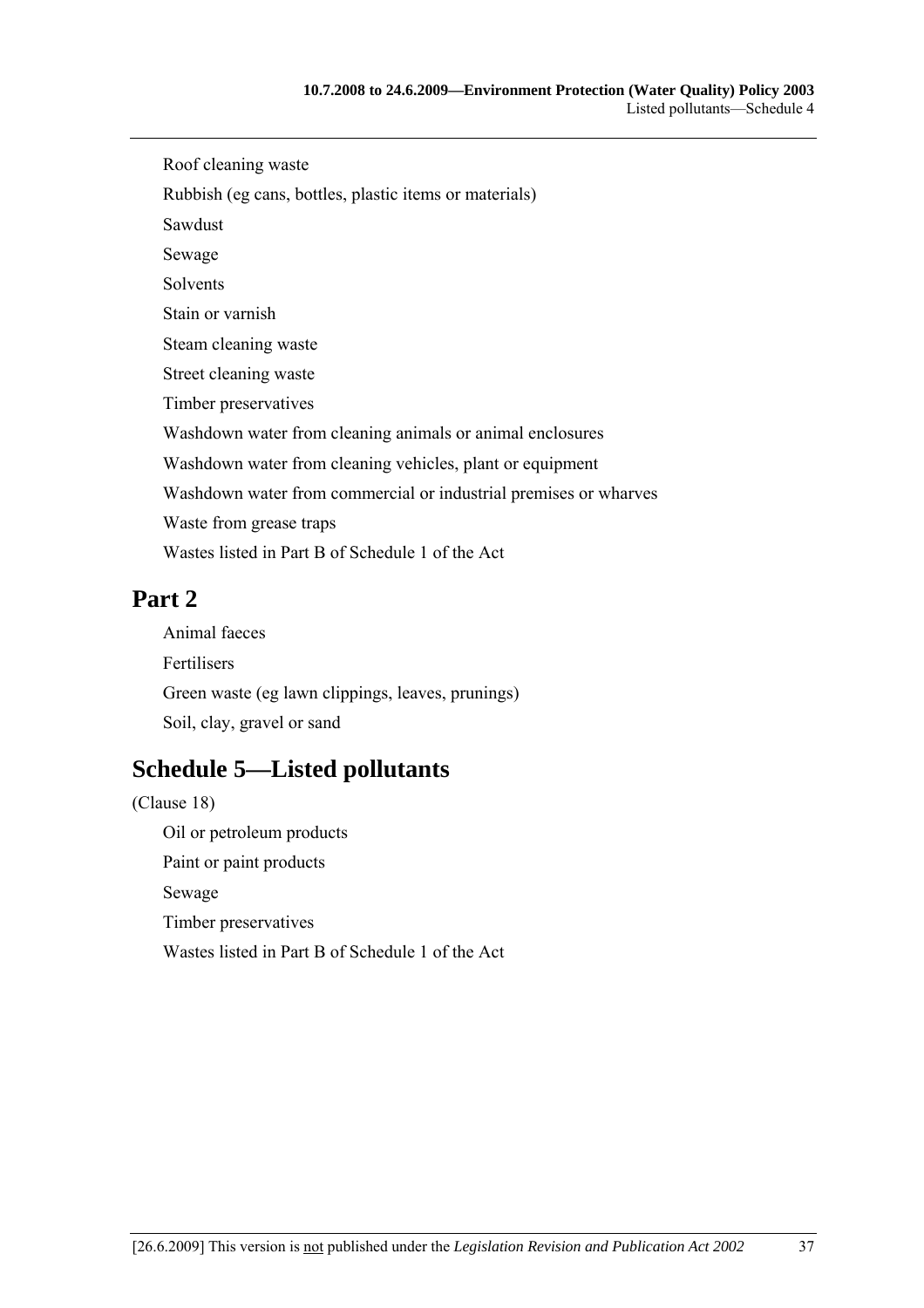# **Legislative history**

## **Notes**

- Please note—References in the legislation to other legislation or instruments or to titles of bodies or offices are not automatically updated as part of the program for the revision and publication of legislation and therefore may be obsolete.
- Earlier versions of this policy (historical versions) are listed at the end of the legislative history.
- For further information relating to the Act and subordinate legislation made under the Act see the Index of South Australian Statutes or www.legislation.sa.gov.au.

## **Legislation revoked by principal policy**

The *Environment Protection (Water Quality) Policy 2003* revoked the following:

*Environment Protection (Marine) Policy 1994 Environment Protection (Milking Shed Effluent Management) Policy 1997 Environment Protection (Vessels on Inland Waters) Policy 1998*

## **Principal policy and amendments**

New entries appear in bold.

| Notice                            | Provision under<br>which notice is<br>made | Publication of policy in<br>Gazette | Commencement       |
|-----------------------------------|--------------------------------------------|-------------------------------------|--------------------|
| Gazette 10.4.2003 p1669           | s <sub>28</sub>                            |                                     | 1.10.2003          |
| Gazette 25.11.2004<br>p4405       | s <sub>32</sub>                            |                                     | 25.11.2004         |
| Gazette 3.11.2005 p3867           | Act 21/2005                                |                                     | $3.11.2005$ : cl 2 |
| <b>Gazette 10.7.2008</b><br>p3317 | s <sub>32</sub>                            |                                     | 10.7.2008: cl 2    |

## **Provisions amended**

New entries appear in bold.

Entries that relate to provisions that have been deleted appear in italics.

| Provision  | How varied                                                            | Commencement |  |  |
|------------|-----------------------------------------------------------------------|--------------|--|--|
| $cl$ 2     | omitted under Legislation Revision and<br><b>Publication Act 2002</b> | 25.11.2004   |  |  |
| cl.5       | omitted under Legislation Revision and<br>Publication Act 2002        | 3.11.2005    |  |  |
| cl 22      |                                                                       |              |  |  |
| cl $22(3)$ | amended by 3.11.2005 p3867 cl 8                                       | 3.11.2005    |  |  |
| cl $22A$   | inserted by 25.11.2004 p4405 cl 4                                     | 25.11.2004   |  |  |
| cl 28      |                                                                       |              |  |  |